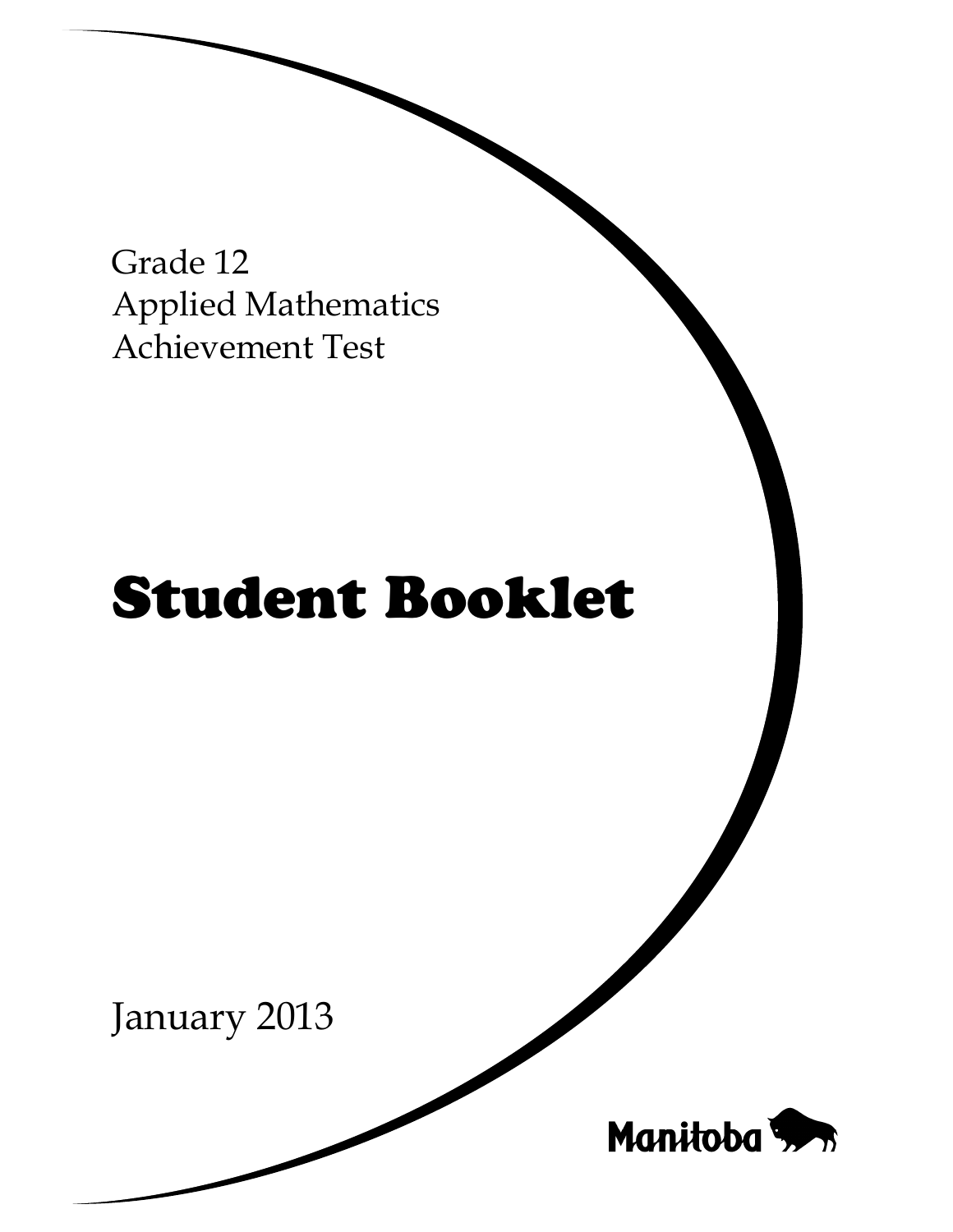Manitoba Education Cataloguing in Publication Data

Grade 12 applied mathematics achievement test. Student booklet. January 2013 [electronic resource]

ISBN: 978-0-7711-5295-5

1. Educational tests and measurements—Manitoba.

2. Mathematical ability—Testing.

- 3. Mathematics—Examinations, questions, etc.
- 4. Mathematics—Study and teaching (Secondary)—Manitoba.
- I. Manitoba. Manitoba Education.

510.76

Manitoba Education School Programs Division Winnipeg, Manitoba, Canada

All images found in this document are copyright protected and should not be extracted, accessed, or reproduced for any purpose other than for their intended educational use in this document.

Permission is hereby given to reproduce this document for non-profit educational purposes provided the source is cited.

After the administration of this test, print copies of this resource will be available for purchase from the Manitoba Text Book Bureau. Order online at <www.mtbb.mb.ca>.

This resource will also be available on the Manitoba Education website at <www.edu.gov.mb.ca/k12/assess/archives/index.html>.

Websites are subject to change without notice.

Disponible en français.

Available in alternate formats upon request.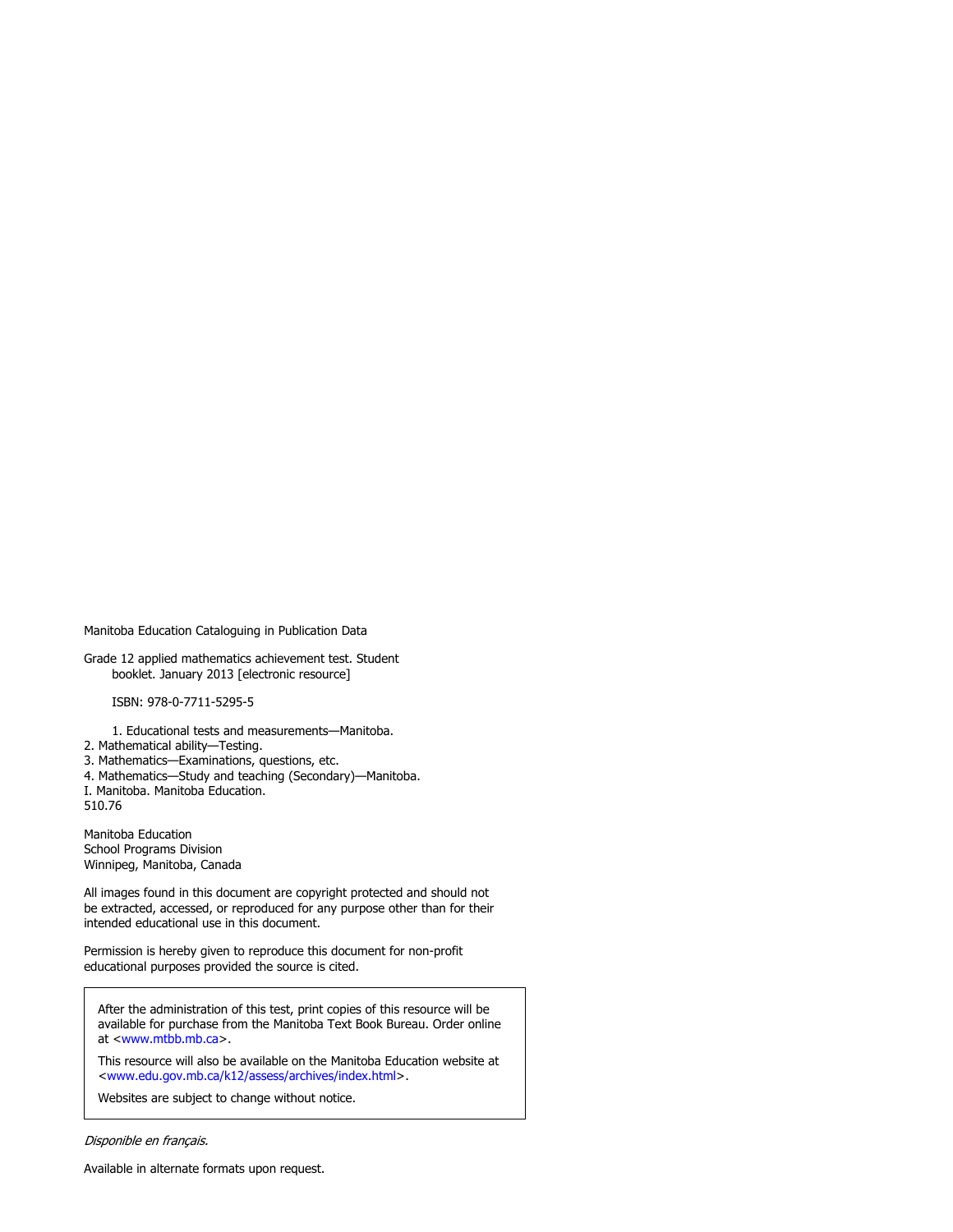# **GRADE 12 APPLIED MATHEMATICS ACHIEVEMENT TEST**

### **DESCRIPTION:**

### **Total Possible Marks: 60 Time: 3 hours**

| Unit         | <b>Description</b>             | <b>Marks</b> |
|--------------|--------------------------------|--------------|
| $\mathsf{A}$ | <b>Relations and Functions</b> | 14           |
| B            | Probability                    | 18           |
| C            | <b>Financial Mathematics</b>   | 16           |
| D            | Design and Measurement         | 6            |
| E            | <b>Logical Reasoning</b>       | 6            |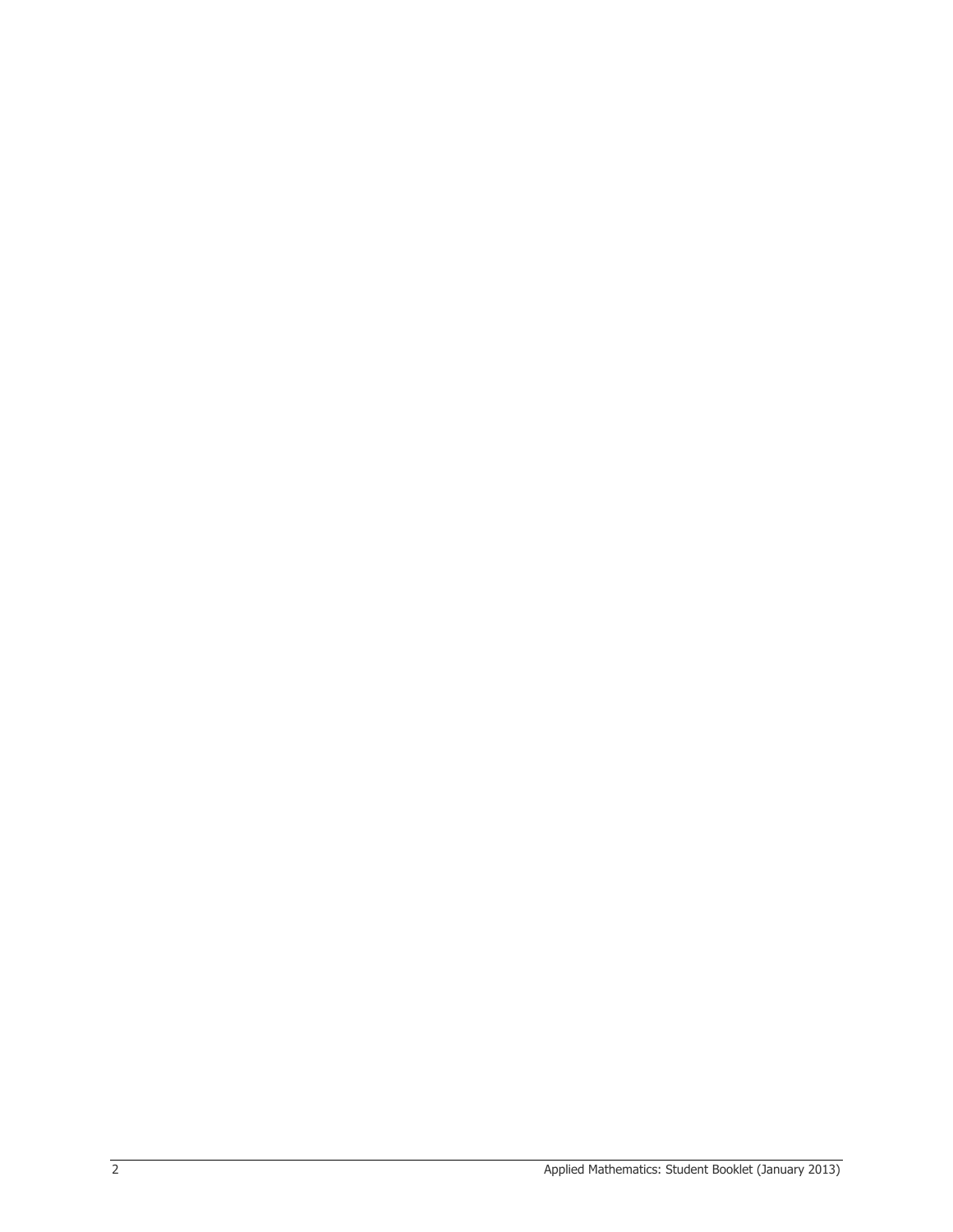# **Formula Sheet: Applied Mathematics**

| <b>Relations and Functions</b>                                            | <b>Financial Mathematics</b>                                                                                                                                                                                                                                 |  |  |  |
|---------------------------------------------------------------------------|--------------------------------------------------------------------------------------------------------------------------------------------------------------------------------------------------------------------------------------------------------------|--|--|--|
| $v = ax^2 + bx + c$                                                       | $I = Prt$                                                                                                                                                                                                                                                    |  |  |  |
| $v = ax^3 + bx^2 + cx + d$                                                | $A = P\left(1 + \frac{r}{n}\right)^m$                                                                                                                                                                                                                        |  |  |  |
| $y = ab^x$<br>$y = a + b \ln(x)$                                          | Debt to equity $=$ $\frac{(Total liabilities - Mortrage)}{Net worth} \times 100$                                                                                                                                                                             |  |  |  |
| $y = a \sin(bx + c) + d$<br>$y = a\cos(bx + c) + d$                       | Gross debt $\frac{\left(\begin{array}{cc}\text{Monthly} & \text{Monthly} & \text{Monthly} \\ \text{mortgage} + \text{property} + \text{heating} \\ \text{service} & \text{Gross} & \text{costs} \end{array}\right)}{\text{Gross monthly income}} \times 100$ |  |  |  |
| Period = $\frac{2\pi}{\text{Frequency}}$ or $\frac{2\pi}{b}$              | ratio<br>Average $\frac{\text{Current value}}{\text{of portfolio}} = \frac{\text{Previous value}}{\text{Previous value of portfolio}}$<br>$\frac{1}{2} \times 100$<br>return                                                                                 |  |  |  |
|                                                                           |                                                                                                                                                                                                                                                              |  |  |  |
| <b>Probability</b>                                                        | <b>Design and Measurement</b>                                                                                                                                                                                                                                |  |  |  |
| $P(A \text{ or } B) = P(A) + P(B) - P(A \text{ and } B)$                  | Prism: Surface area = $Ph + 2B$                                                                                                                                                                                                                              |  |  |  |
| $P(A \text{ and } B) = P(A) \times P(B)$<br>$_{n}P_{r}=\frac{n!}{(n-r)!}$ | Volume = $Bh$<br>Pyramid: Surface area = $B + \frac{Pl}{2}$ ( <i>l</i> = slant height)<br>Volume = $\frac{Bh}{3}$                                                                                                                                            |  |  |  |
| $_{n}C_{r} = \frac{n!}{r!(n-r)!}$                                         | Sphere: Surface area = $4\pi r^2$                                                                                                                                                                                                                            |  |  |  |
|                                                                           | Volume = $\frac{4}{3}\pi r^3$                                                                                                                                                                                                                                |  |  |  |
|                                                                           | Cylinder: Surface area = $2\pi rh + 2\pi r^2$<br>Volume = $\pi r^2 h$                                                                                                                                                                                        |  |  |  |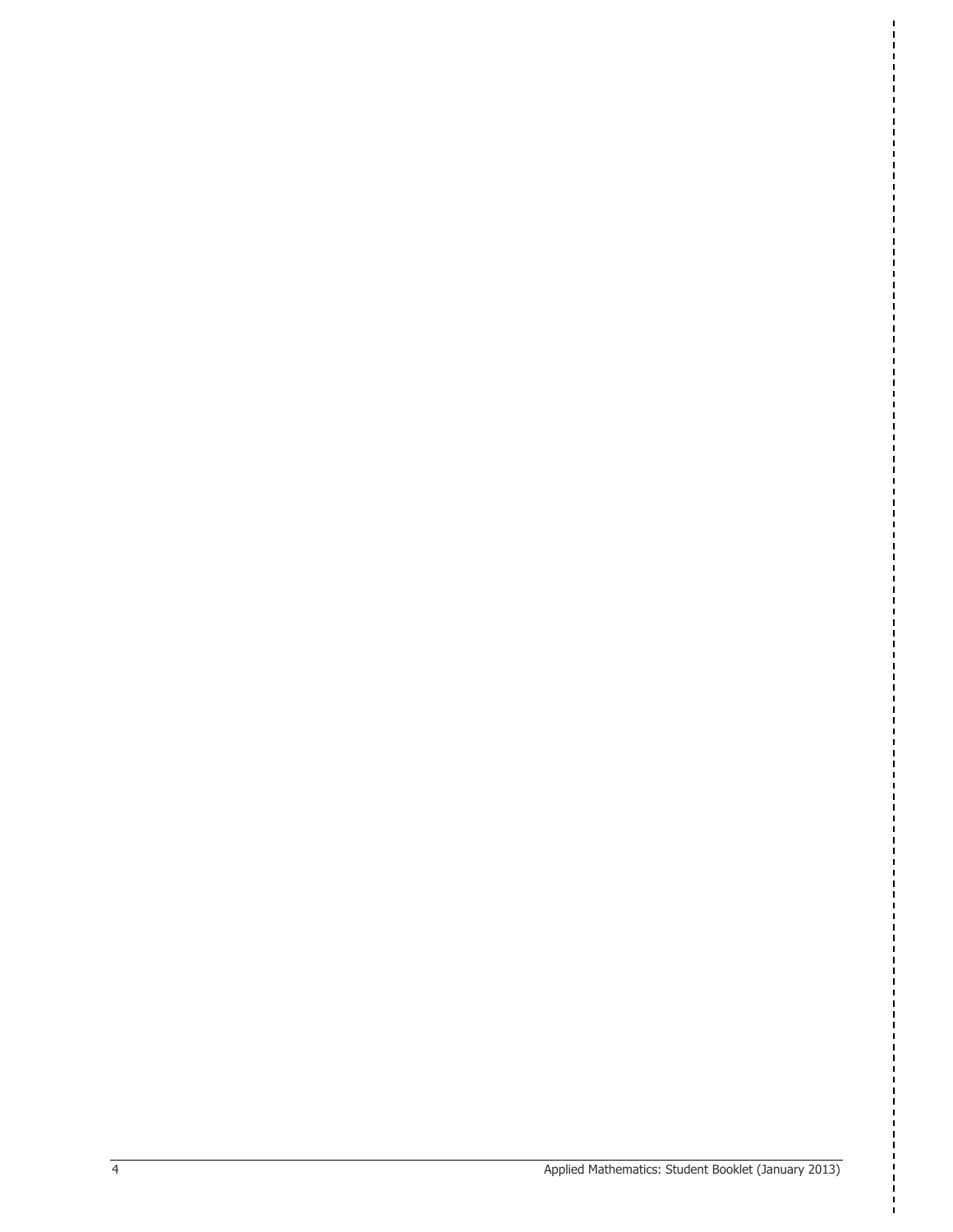### **TEST RESOURCES AND DIRECTIONS:**

- You may consult your  $8\frac{1}{2}$ " × 11" study sheet during the test.
- You may use a ruler, a graphing calculator, and computer software. You may also have access to the Internet for tools such as applets or a mortgage payment calculator. **Use of the Internet to access course notes, find definitions, or search for conceptual information about the course is prohibited during the test.**
- For short-answer and long-answer questions, you may print out diagrams from the computer or your calculator where applicable. Indicate your booklet number and the question number on the printouts. Remain seated and your teacher will distribute these printouts to you. Indicate in the response space of the question that the answer is on a printed sheet and staple it to the page.
- If you need more space to answer a question, extra paper may be provided by your teacher. Write your booklet number and the question number on any extra paper used and staple it into the booklet where your answer begins. Indicate in the response space of the question that the answer is on a separate sheet.
- Provide clear explanations or justifications where applicable. This can be done through labelled diagrams, in words, by showing mathematical operations to verify your answer, or by referring to a calculator or software program.
	- If you refer to a calculator program, indicate all your input values.
	- If you refer to a software program or a website, indicate all your input values and print or copy the screen showing the answers.
	- If you refer to a spreadsheet, print a copy of the answers.
- A graphic organizer is a visual representation of information. Examples include a tree diagram, a chart, a list, a Venn diagram, a truth table, Pascal's triangle, etc.
- Round your final answers to the nearest two decimal places unless otherwise indicated.
- An answer without any work shown will be considered incomplete.
- Always state your assumptions.

The following errors may result in a 0.5 mark deduction:

- not including one of the following in the equation: " $y =$ ", "sin", "ln", or "*x*", or writing parameters separately from the equation
- not including the units in the final answer
- not including one of the following on the graph: labels for the axes, units for the axes, or scales for the axes
- not stating or incorrectly stating the final answer
- rounding too soon or rounding incorrectly
- not using whole units appropriately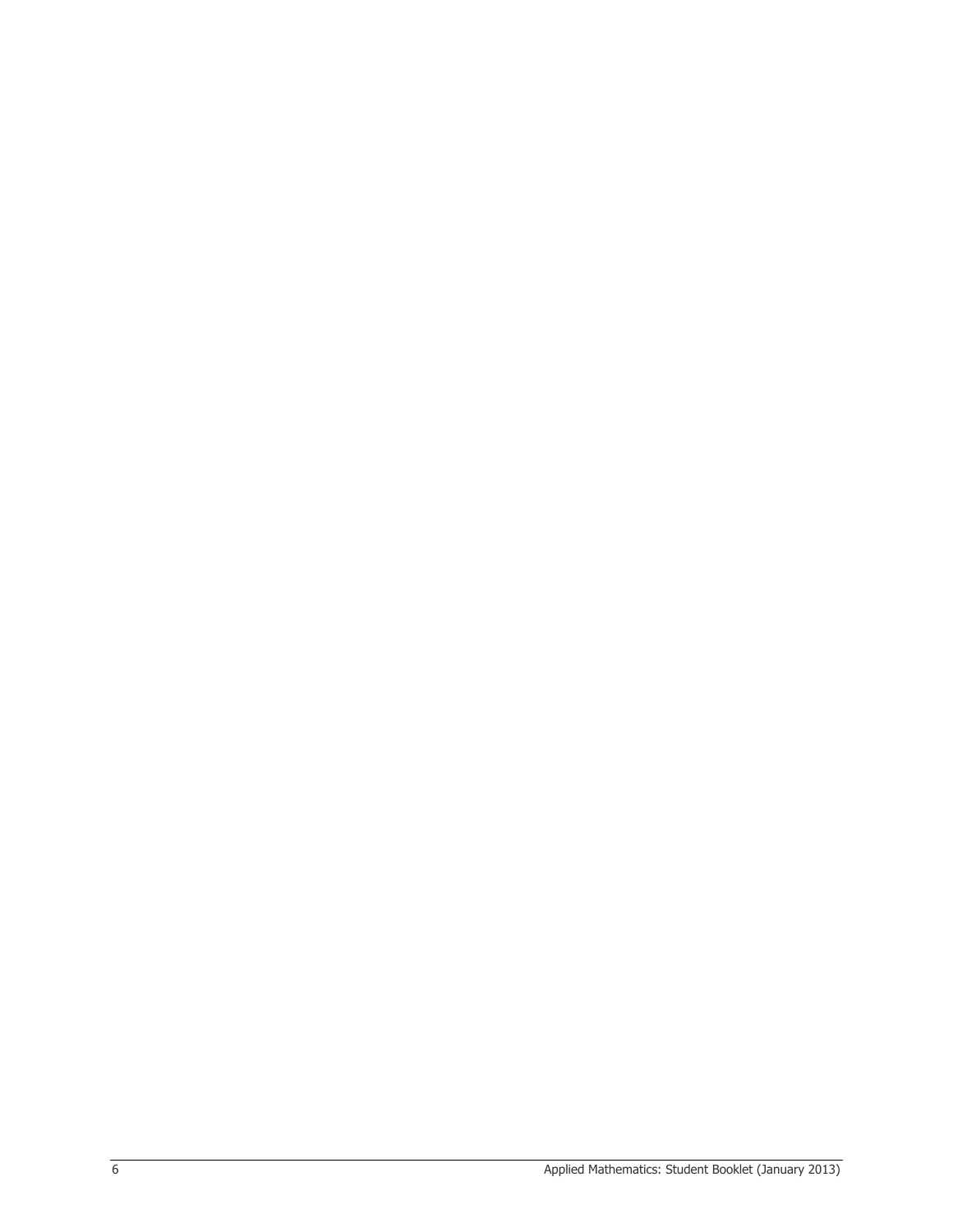### **Question No. 1** Total: 1 mark

101

Circle the sinusoidal equation below which is best represented by the following graph.



- A)  $y = 2.5 \sin(x) + 5.5$
- B)  $y = 2.5 \sin(x) 5.5$
- C)  $y = 5\sin(x) + 5.5$
- D)  $y = 5\sin(x) 5.5$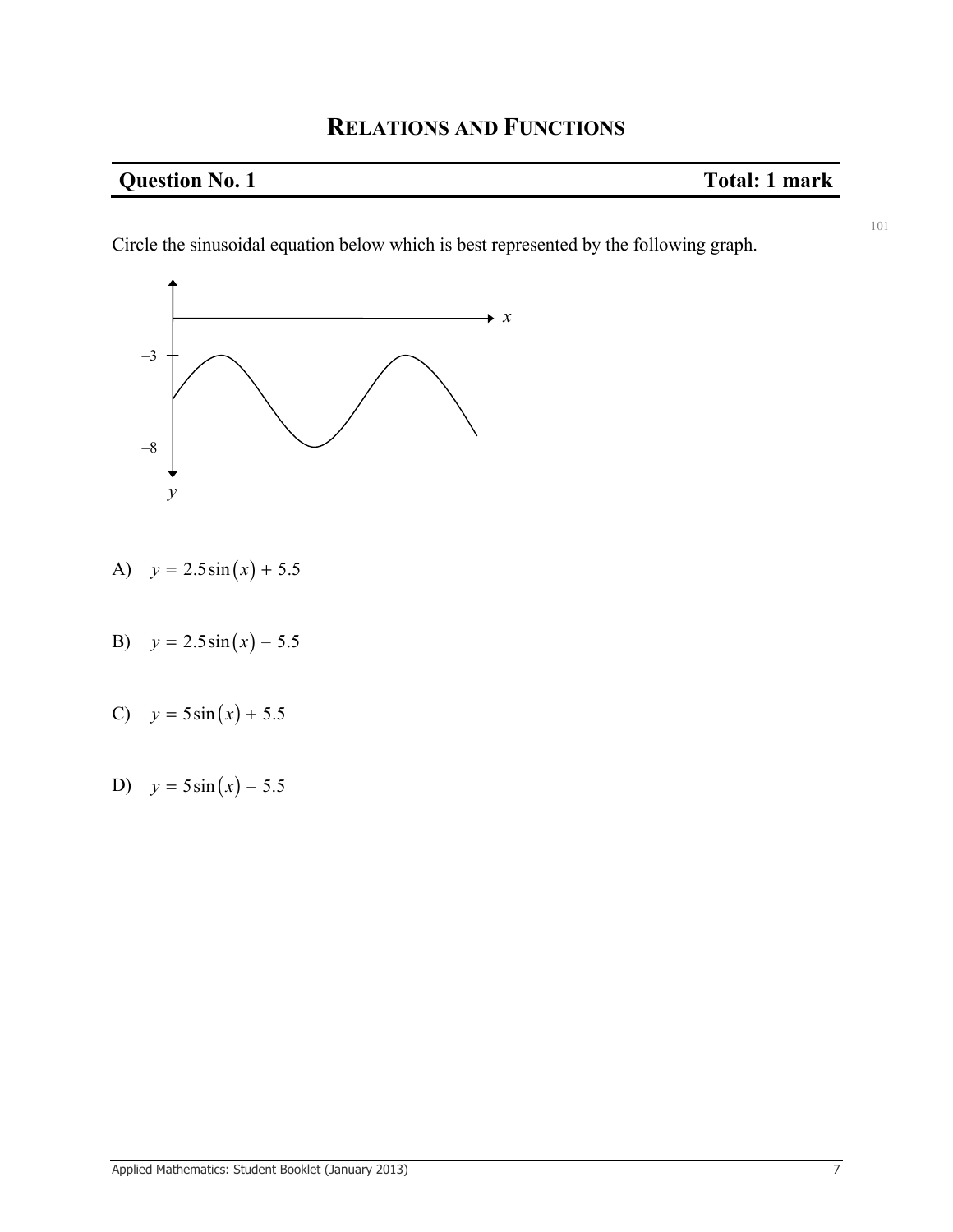### **Question No. 2 Total: 2 marks**

A swing is located directly in front of a tree. As Danielle swings, she is 7.3 metres away from the tree at the furthest point of her swing and 3.5 metres away from the tree at the closest point. (Diagram is not drawn to scale.)



If a sinusoidal equation is used to represent Danielle's position with respect to the tree, determine:

### a) the median

*(1 mark)*

b) the amplitude

*(1 mark)*

102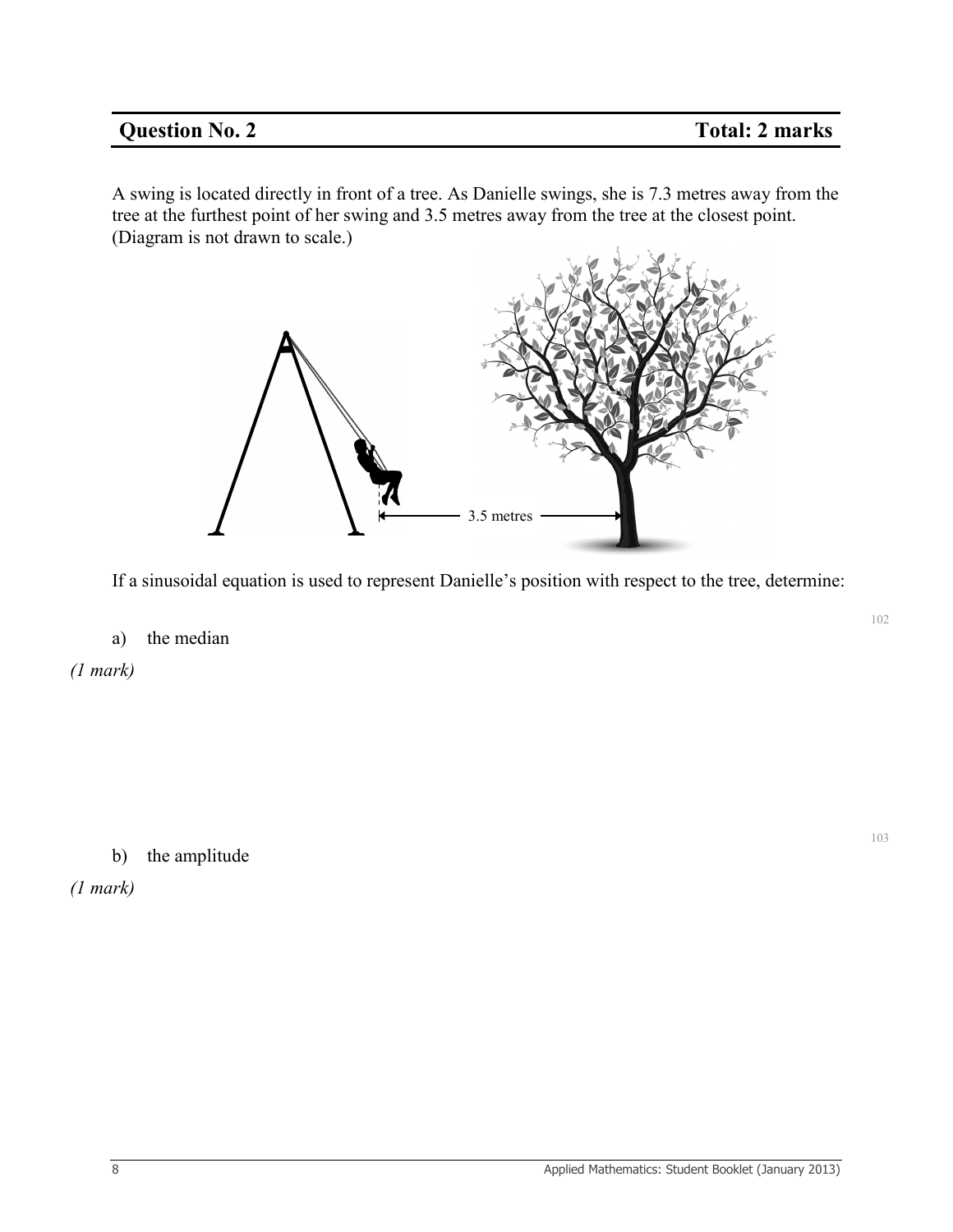104

105

106

The future deer population in a provincial park is described by the function:

 $P = 365 (0.98)^t$ 

where *t* is the number of years from now and *P* is the population.

a) What is the present size of the deer population?

*(1 mark)* 

b) How can you tell that the deer population is decreasing?

*(1 mark)* 

c) The park ranger will implement a conservation plan if the deer population decreases below 100. Could this happen in the next 20 years? Use the function to support the reasoning in your answer.

*(1 mark)*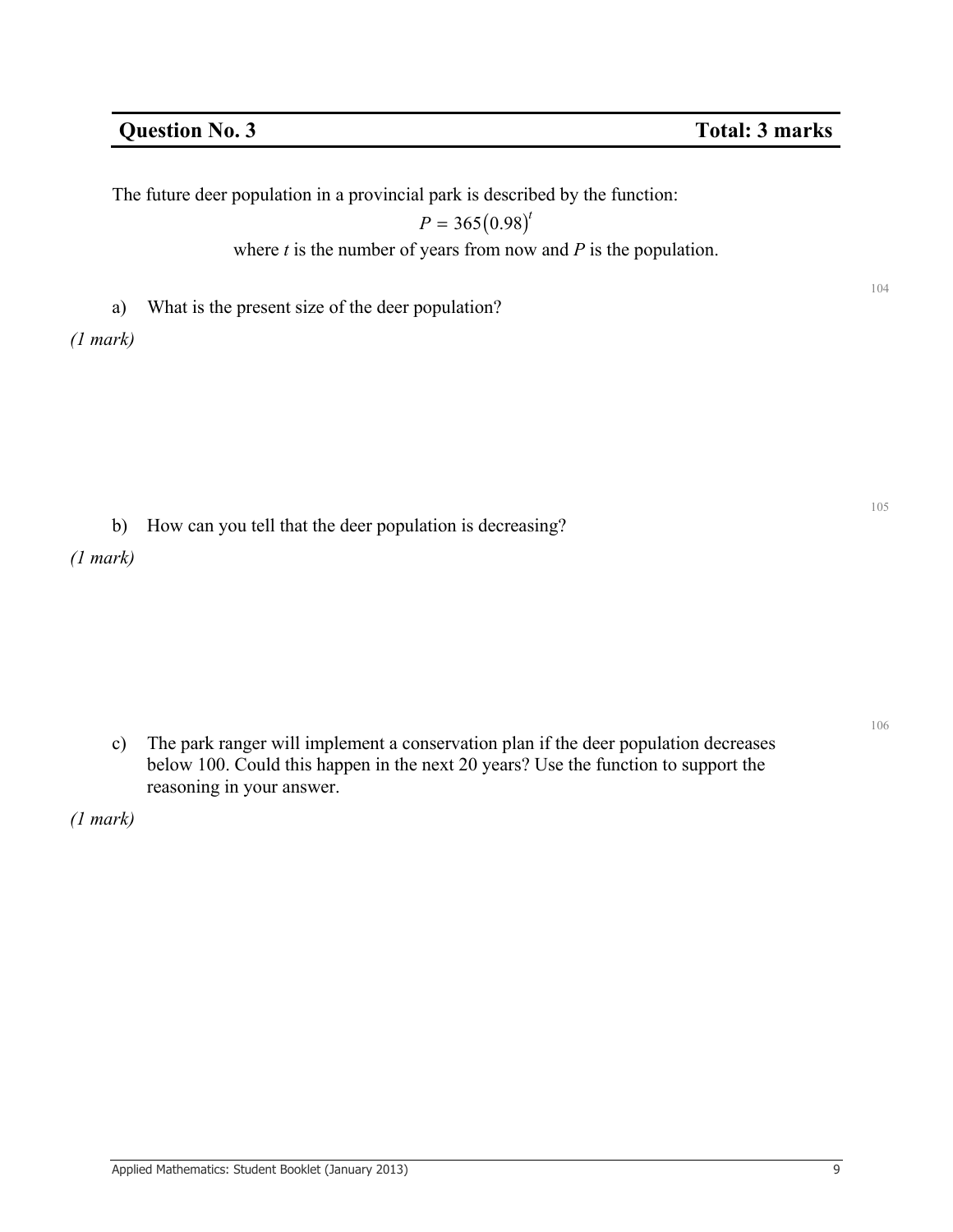### **Question No. 4** Total: 3 marks

Felix is examining the growth of bean plants under different growing conditions. The results of one trial are as follows:

| Day | Average height of bean plants (cm) |  |  |
|-----|------------------------------------|--|--|
|     | 5.7                                |  |  |
|     | 12.8                               |  |  |
| 5   | 16.5                               |  |  |
| y   | 19.3                               |  |  |
| 11  | 19.8                               |  |  |
| 15  | 20.1                               |  |  |

a) Determine a logarithmic equation that best represents the data.

*(1 mark)* 

b) Using your equation in (a), predict the average height of the plants on the 30th day. Indicate your answer to 1 decimal place.

*(1 mark)* 

107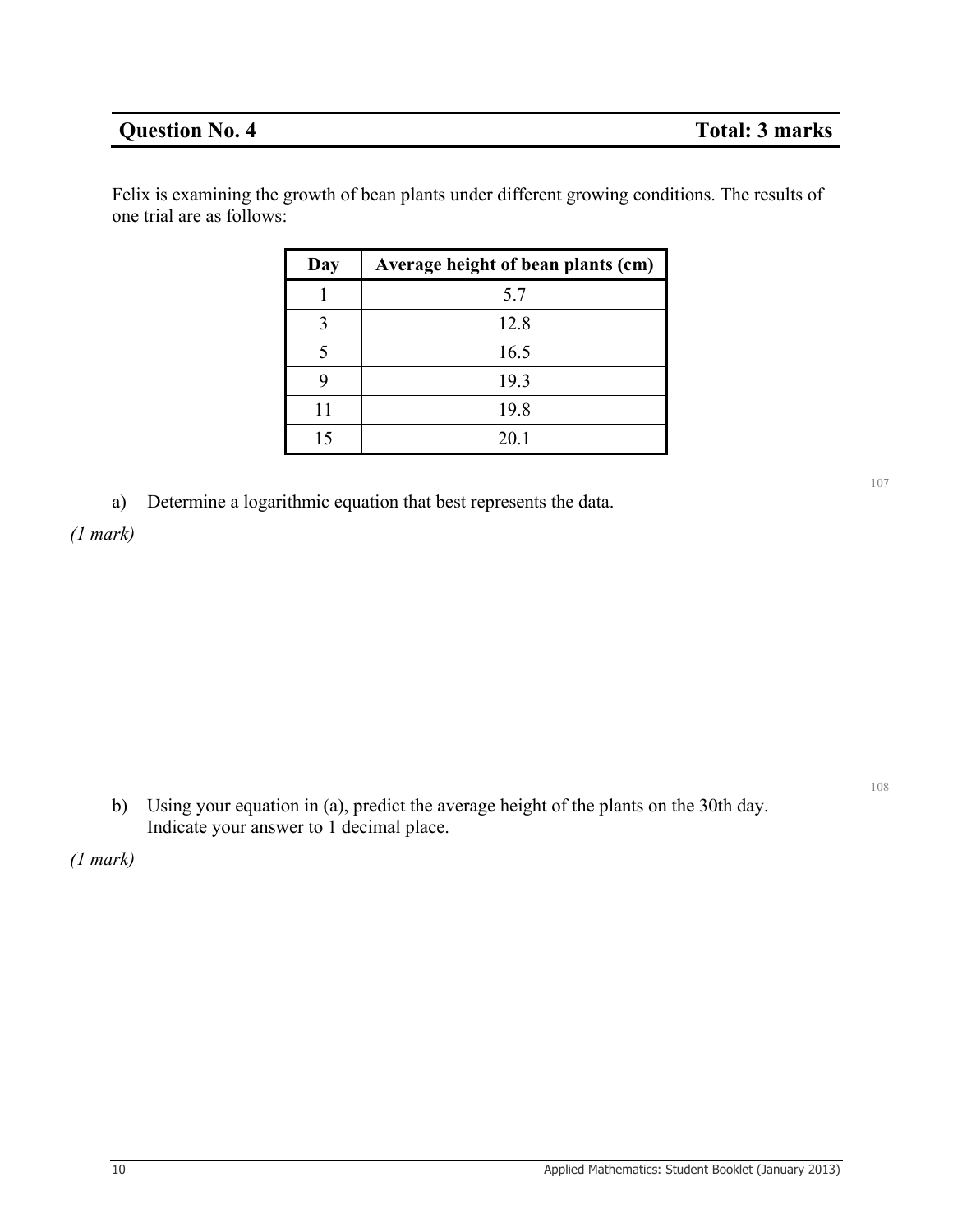c) A logarithmic function can represent the average height of the plants, but it has limitations. Explain why the domain or the range is limited in this situation.

*(1 mark)*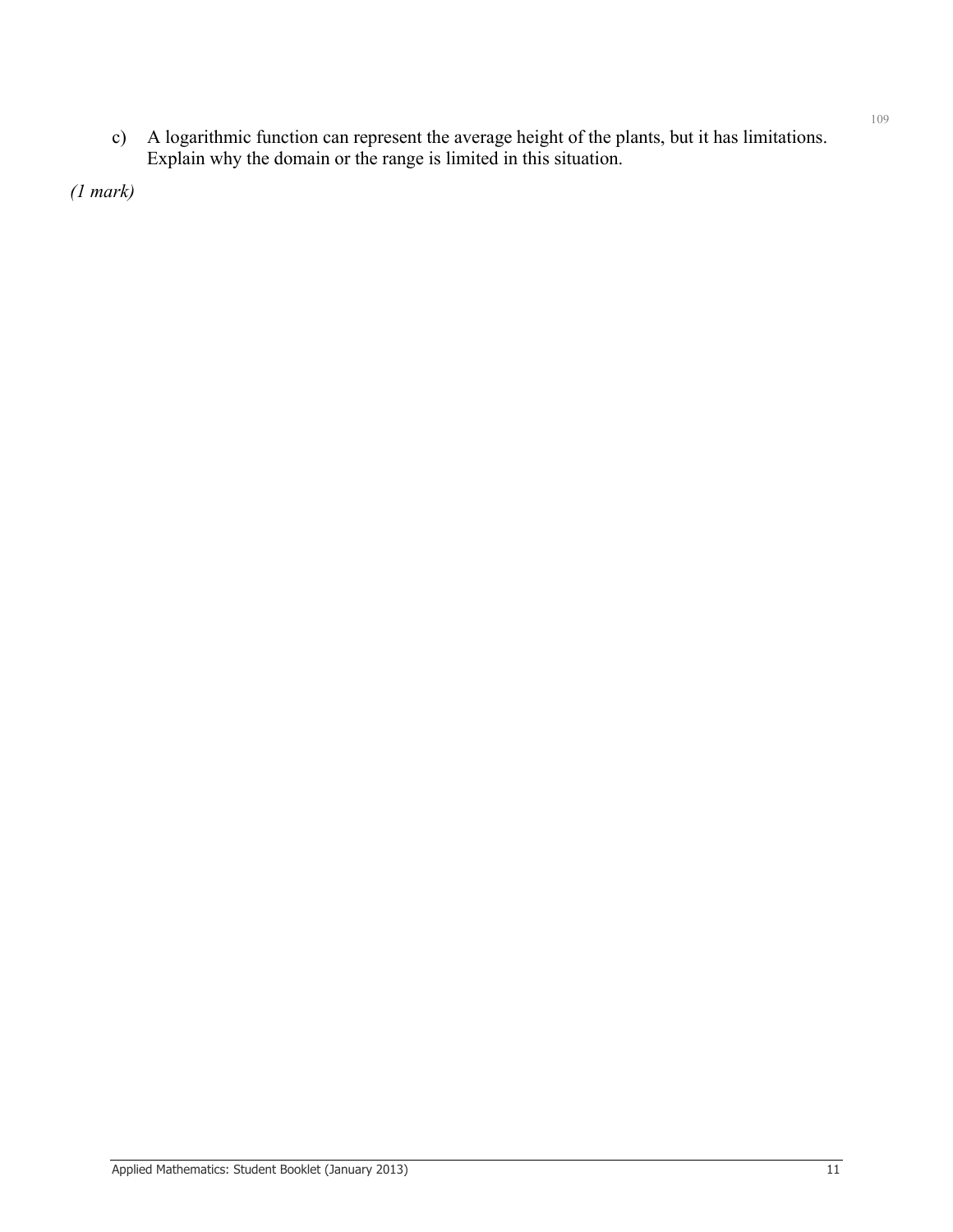### **Question No. 5 Total: 5 marks**

110

During a science experiment, Roger, who is on a platform, throws a ball toward the ground. He collects the following data:

| time(s)                                    | 0.0  | 0.4  | 0.8  |      |
|--------------------------------------------|------|------|------|------|
| height of the ball<br>above the ground (m) | 4.50 | 4 72 | 3.36 | 0 44 |

a) Determine the quadratic equation that best represents the data. Sketch a clearly labelled graph of the equation.

*(3 marks)* 

quadratic equation: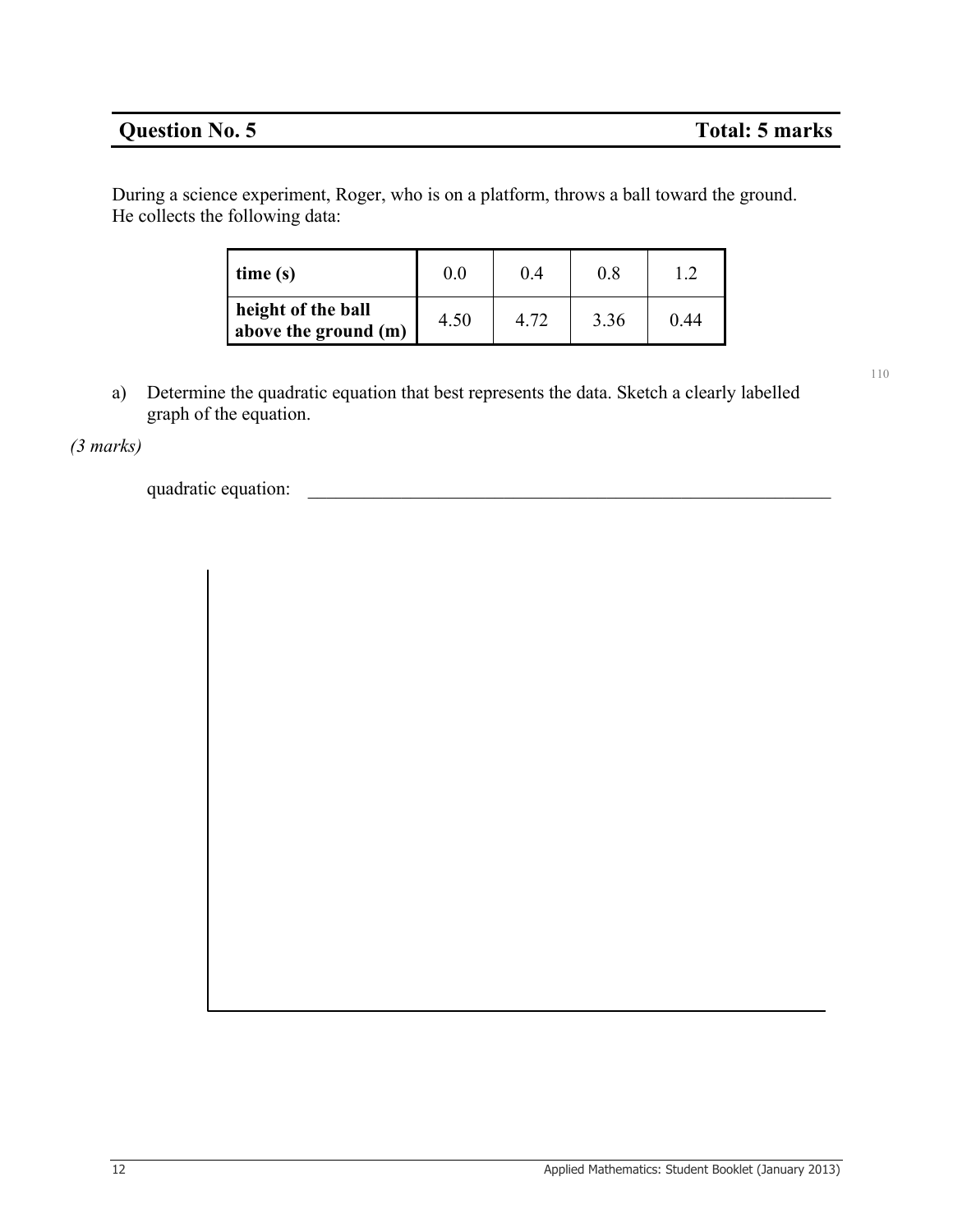b) How much time (to 2 decimal places) will it take for the ball to hit the ground? Show your work.

*(2 marks)*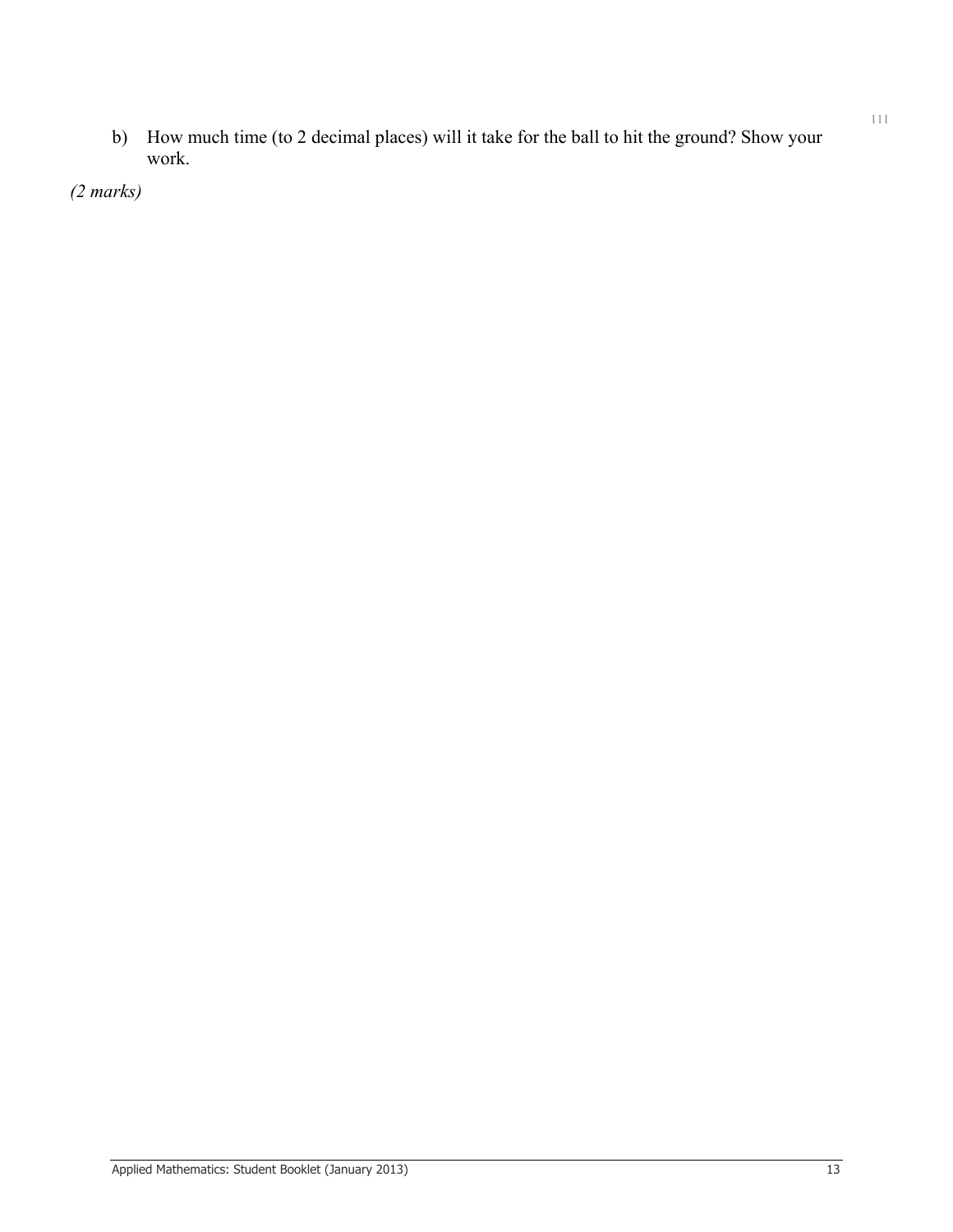### **PROBABILITY**

### **Question No. 6 Total: 1 mark**

113

A multiple-choice test has 3 questions. Each question has 4 possible answers. A student randomly selects an answer for each of the 3 questions. What is the probability that the student will select all the correct answers?

### **Question No. 7** Total: 1 mark

Mr. Ramesh asked his 25 students how they got to school that day.

- 12 students said they rode the bus.
- 11 students said they walked.

Are these events mutually exclusive? Explain your reasoning.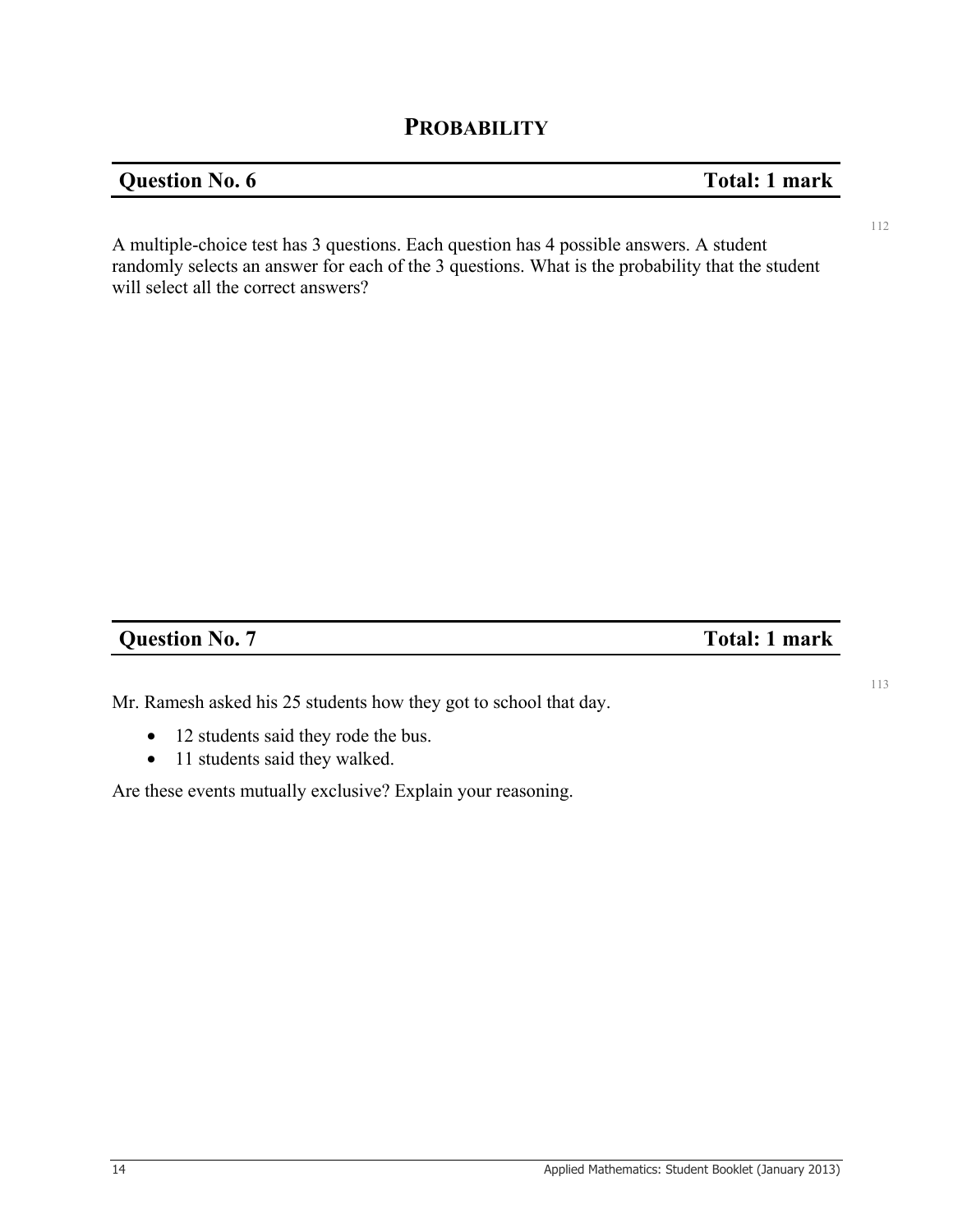# **Question No. 8** Total: 2 marks

114

Describe a scenario that involves dependent events. Explain how you know that the events are dependent.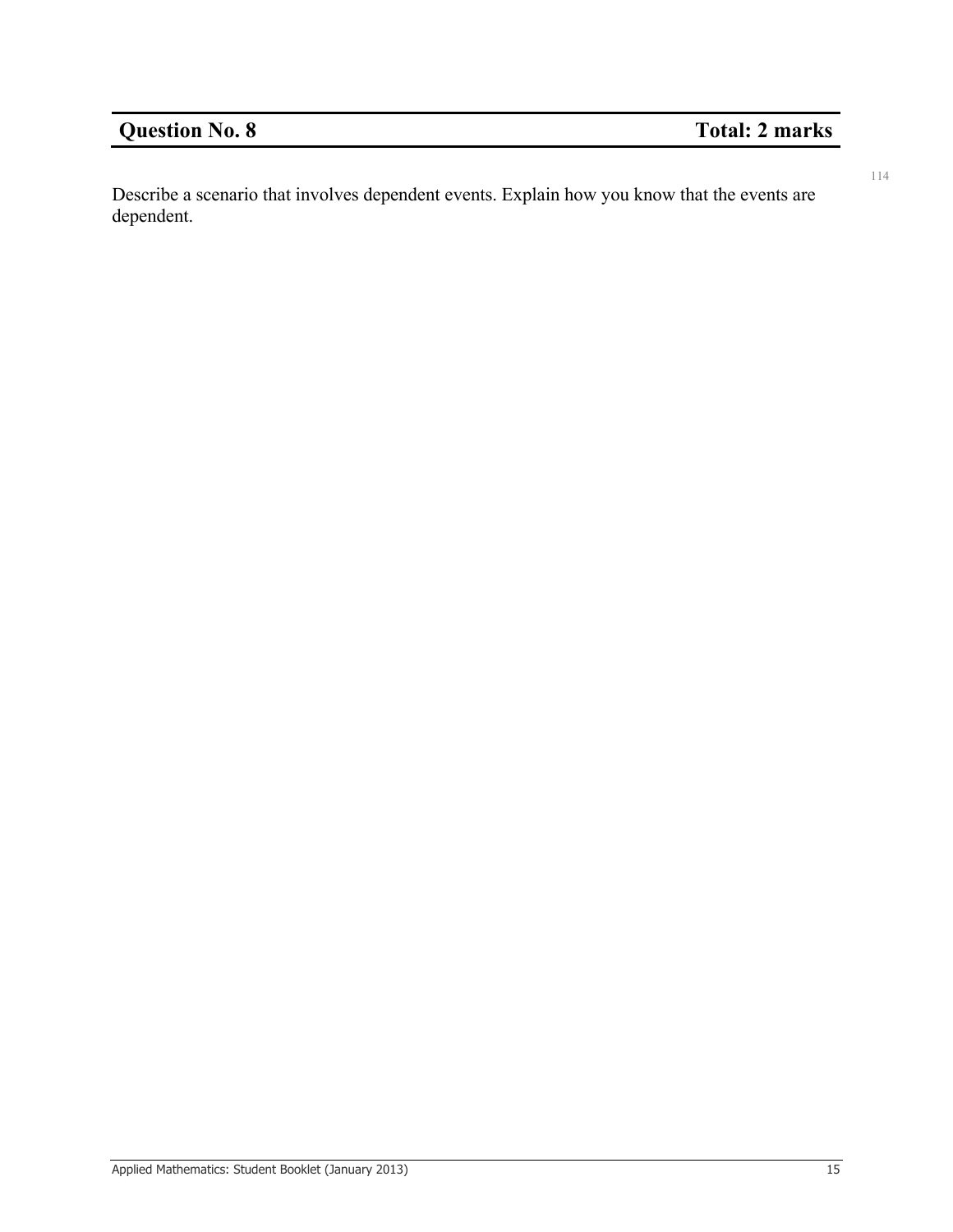115

Twenty-five cards numbered from 1 to 25 are placed in a bag. What is the probability of selecting a card that is a multiple of 7 or an odd number? Show your work.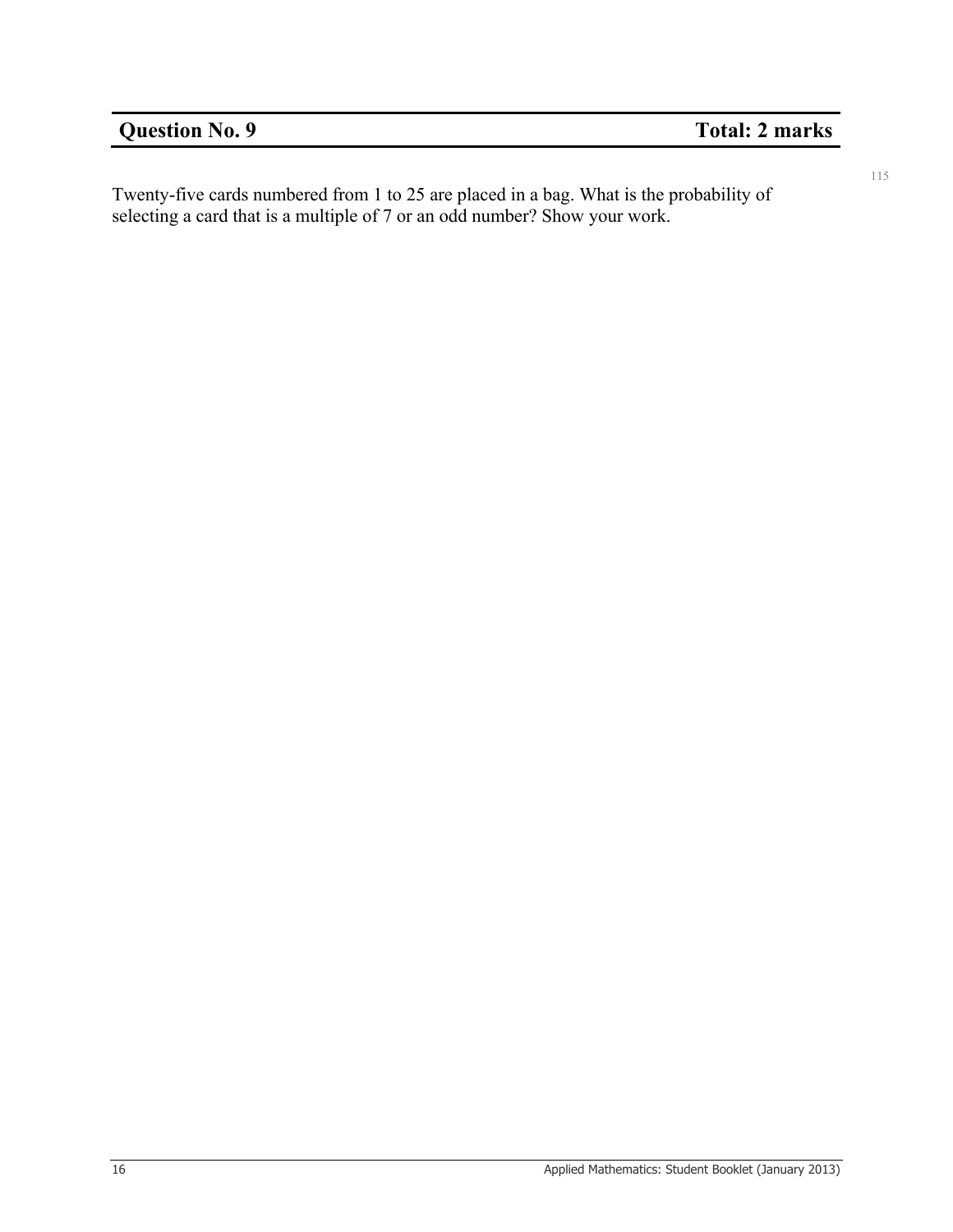# **Question No. 10** Total: 2 marks

116

In October, the Leopards have a football game. If it snows, the probability that they will win is 0.8. If it does not snow, the probability that they will win is 0.5. The probability of snow is 0.3. Calculate the probability that the Leopards will win. Show your work.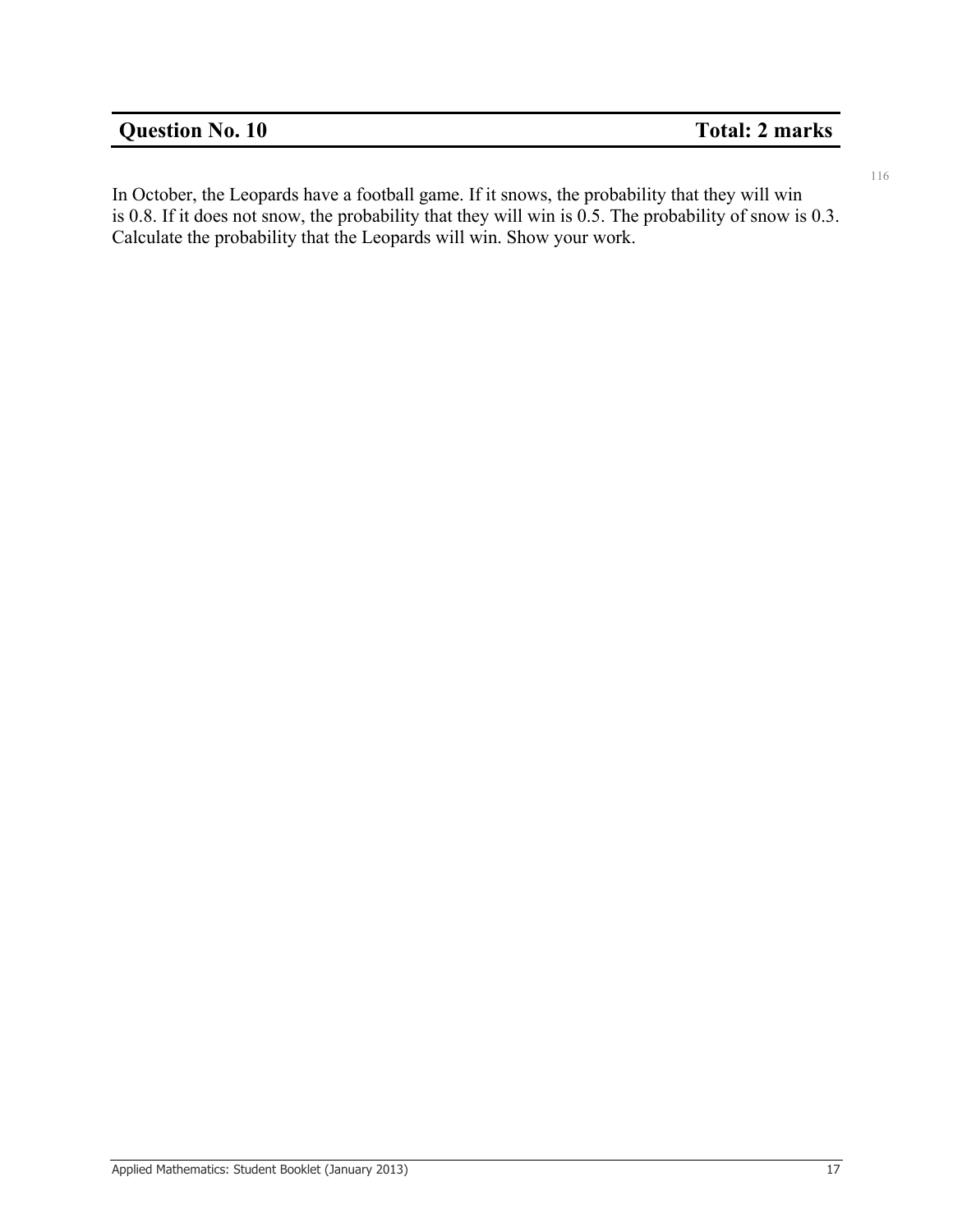### **Question No. 11** Total: 2 marks

117

A couple plans to have four children. The probability of a child being a girl is 50%. Determine the probability of the couple having at least 2 girls. Show your work using a graphic organizer. (A graphic organizer is a visual representation of information. Examples include a tree diagram, a chart, a list, a Venn diagram, a truth table, Pascal's triangle, etc.)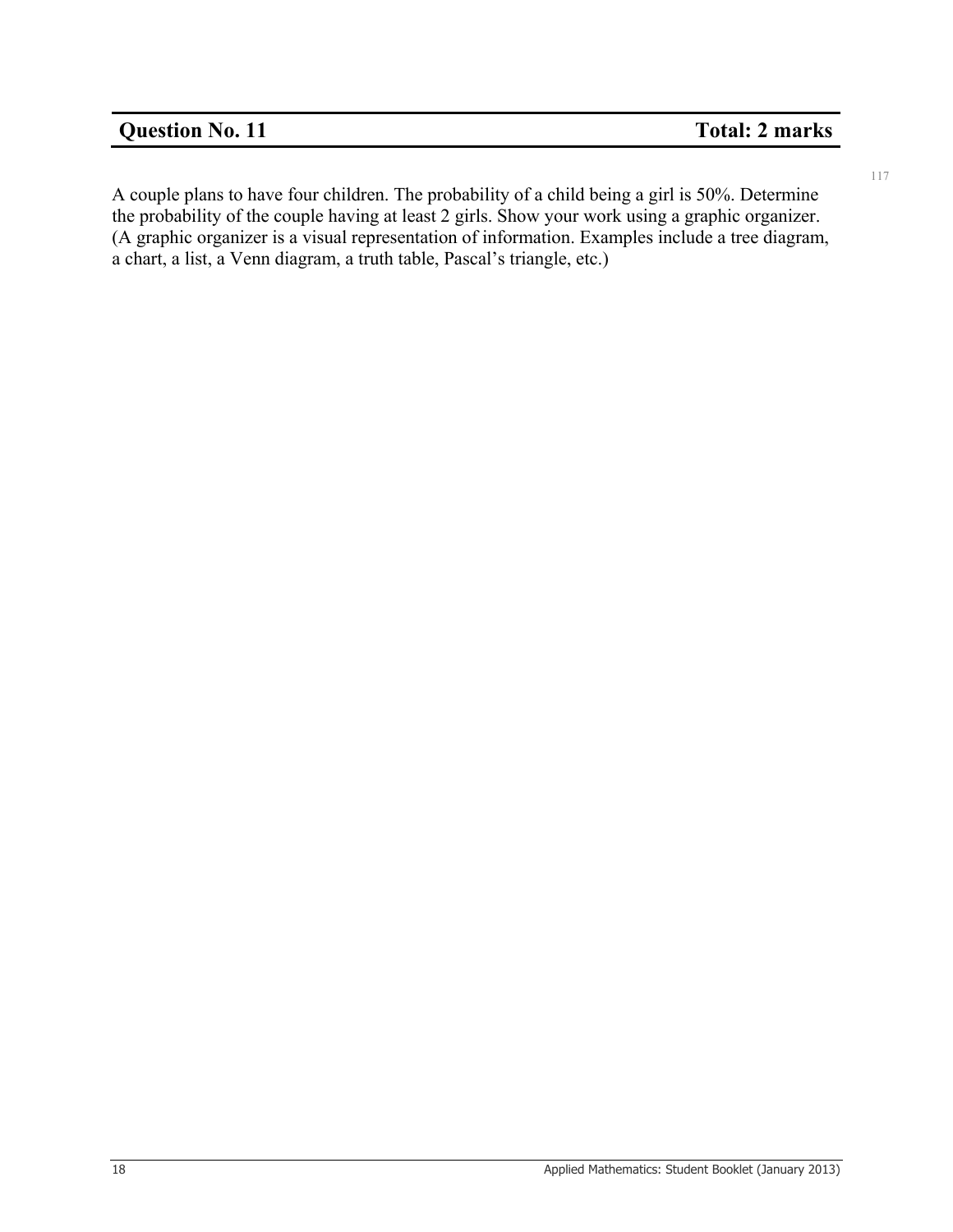### **Question No. 12** Total: 2 marks

118

Four students were asked to determine how many four-digit numbers could be created using the digits 0, 1, 2, and 3, based on their assumptions. They gave the following answers:

- Aaron: 256
- Beth: 192
- Carol: 24
- David: 18

Choose one answer and show how it was calculated. Identify two assumptions made by the student.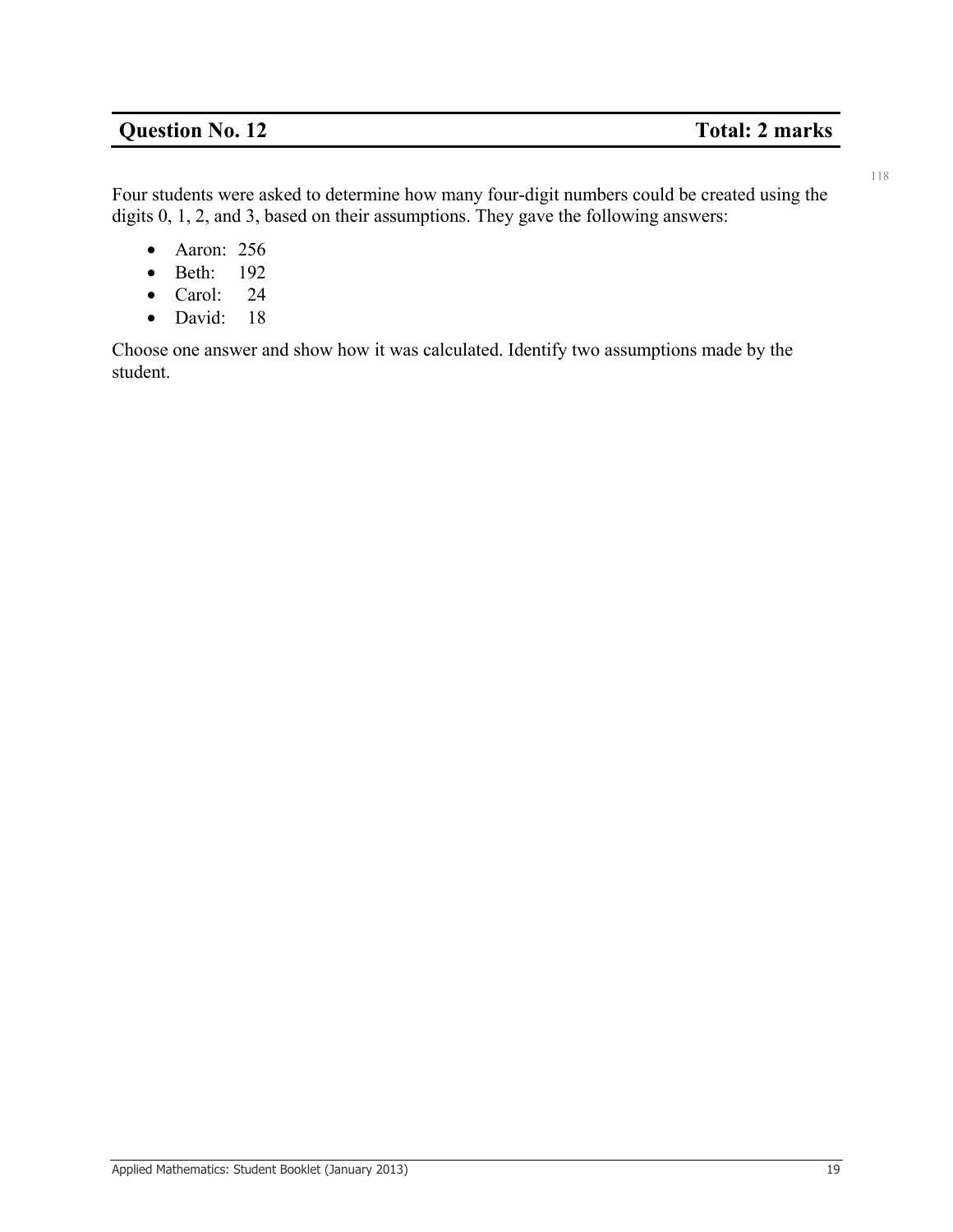### **Question No. 13** Total: 2 marks

A volleyball team consists of 8 players, a coach, and a manager. If the members of the team are asked to line up for a photograph, determine the number of ways that the members can line up

a) if there are no restrictions

*(1 mark)* 

b) if the coach and the manager must stand beside each other

*(1 mark)* 

120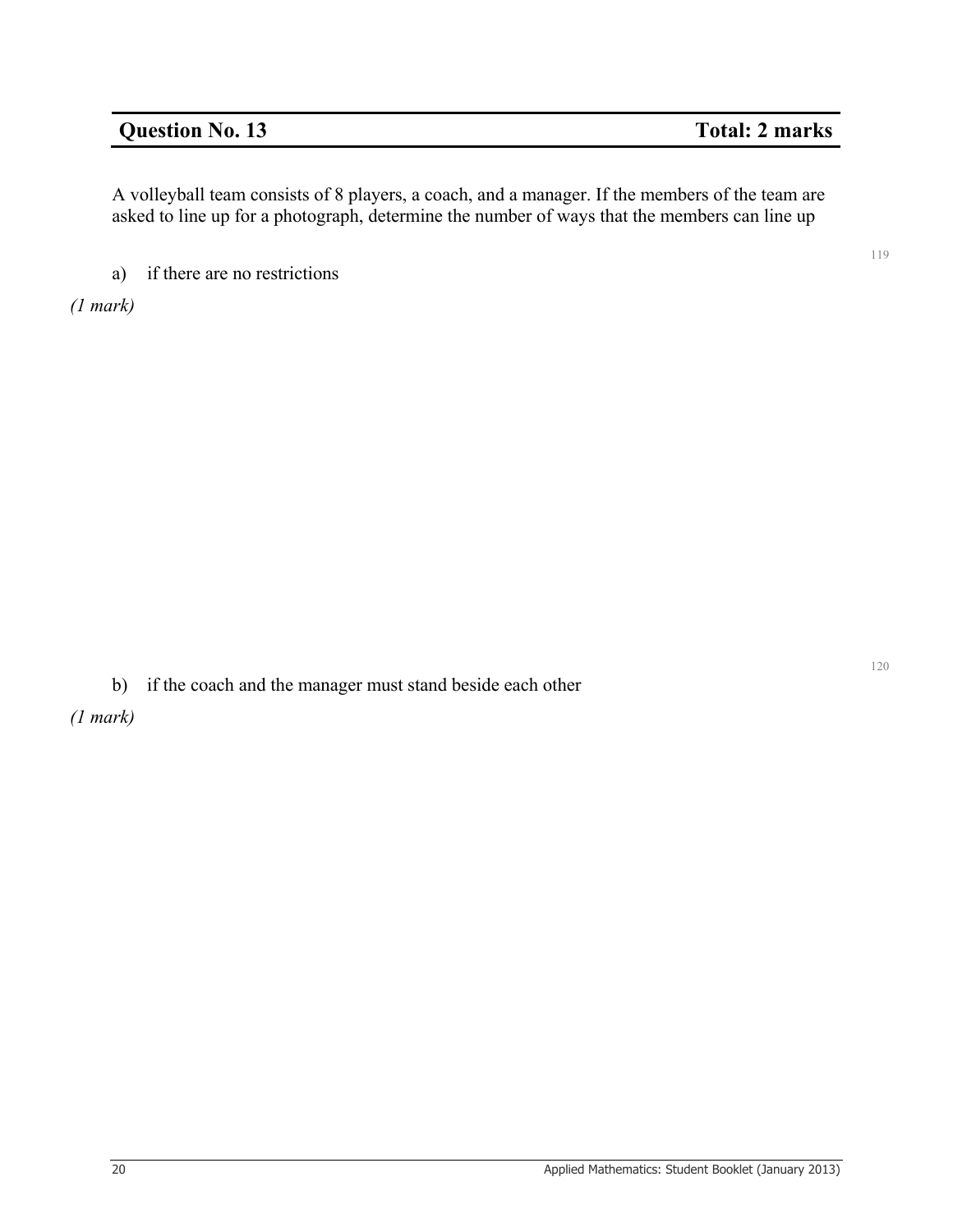### **Question No. 14** Total: 4 marks

A group of 3 objects is selected from 8 objects.

a) Describe a scenario in which the order of selection of the 3 objects is not important. Calculate the total possible outcomes for your scenario.

*(2 marks)* 

b) Describe a scenario in which the order of selection of the 3 objects is important. Calculate the total possible outcomes for your scenario.

*(2 marks)* 

122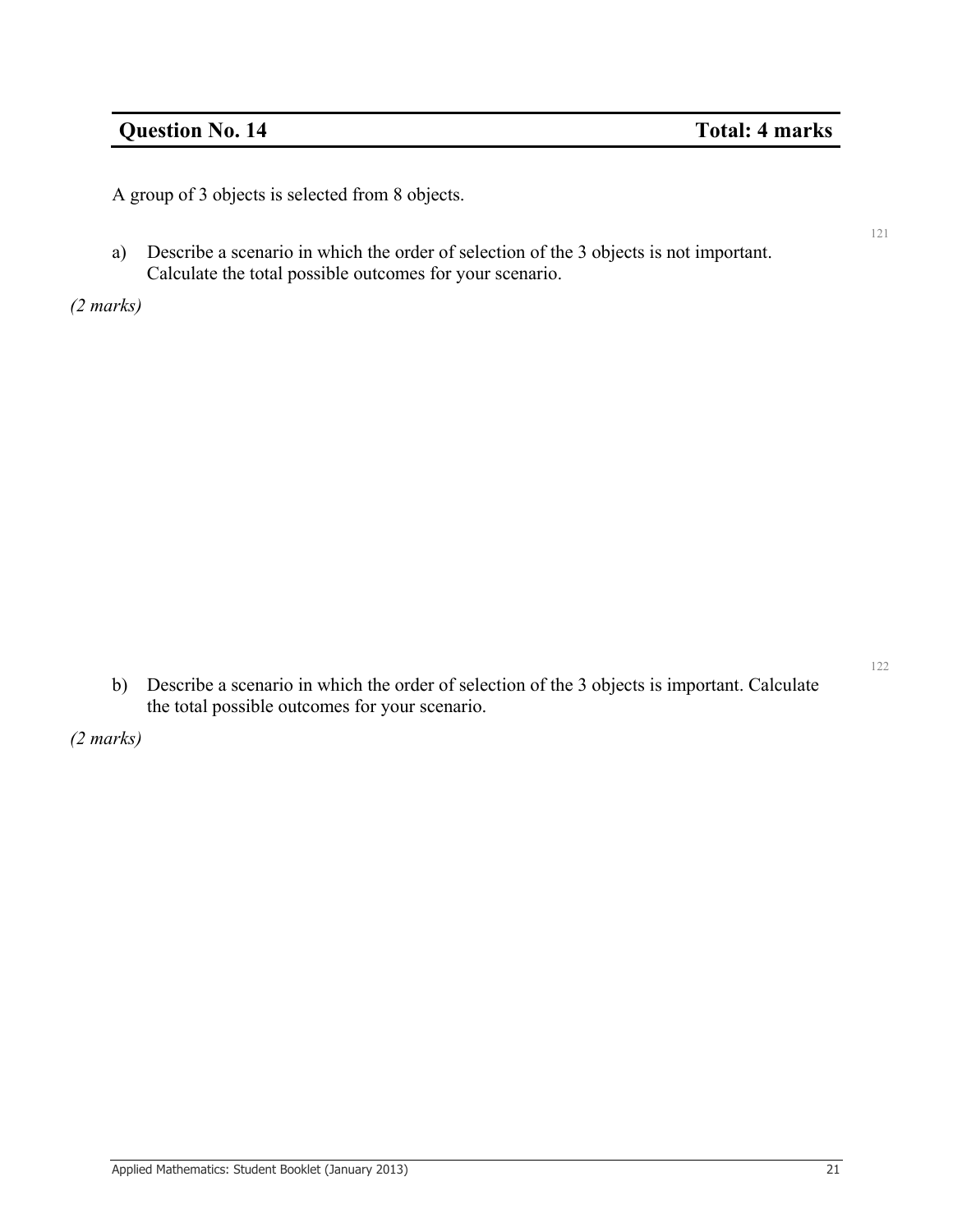# **Question No. 15** Total: 1 mark

Circle the graph below that best represents an investment earning compound interest over a period of years.

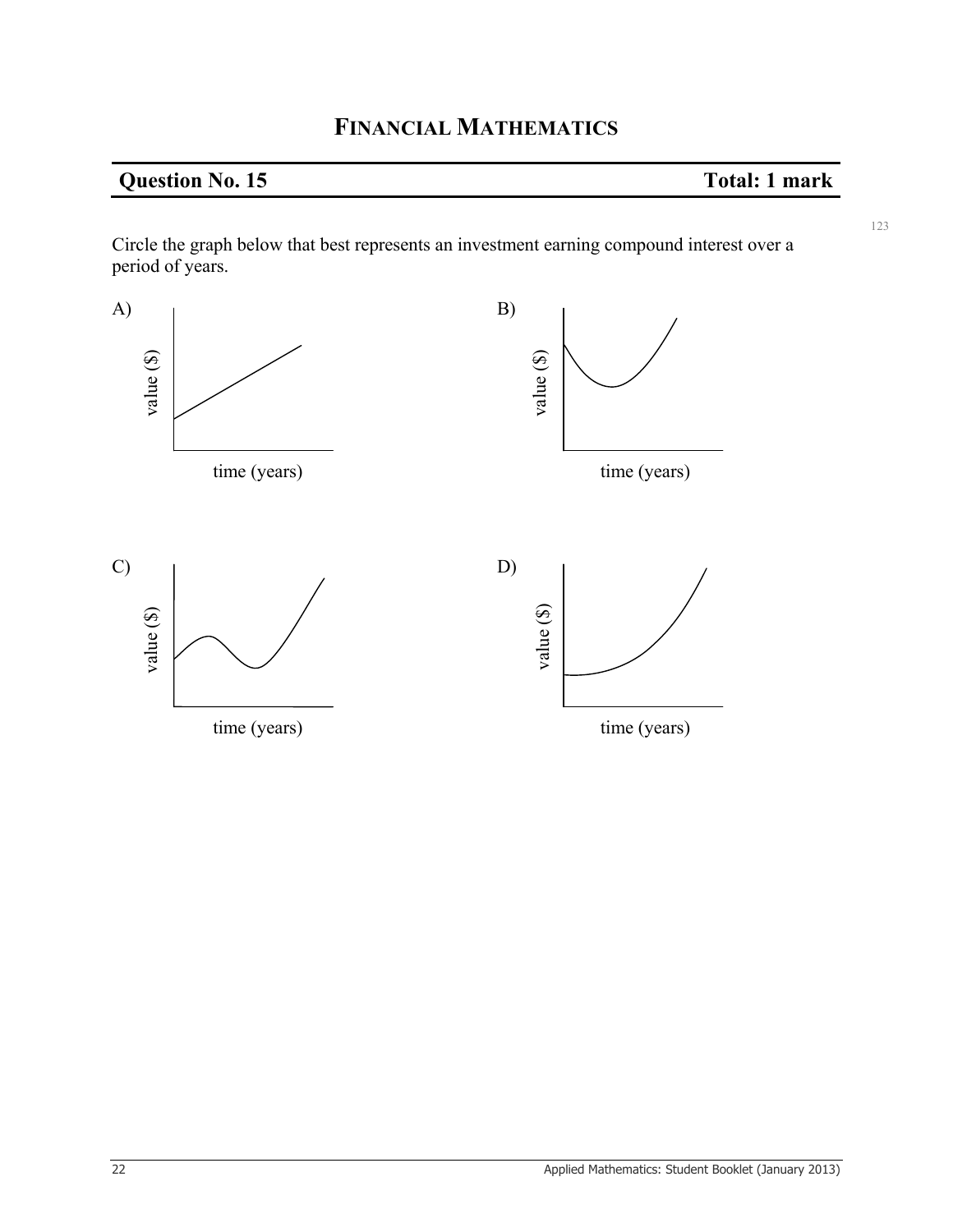### **Question No. 16** Total: 1 mark

124

125

Diane invests \$100 and doubles her money in 8 years. Circle the operation below which illustrates the correct use of the Rule of 72 to estimate the annual interest rate.

A)  $72 \div 8$ 

- B)  $8 \div 72 \times 100$
- C)  $100 \div 8$
- D)  $72 \div 100$

### **Question No. 17** Total: 1 mark

Identify an asset which is likely to appreciate in value. Justify your answer.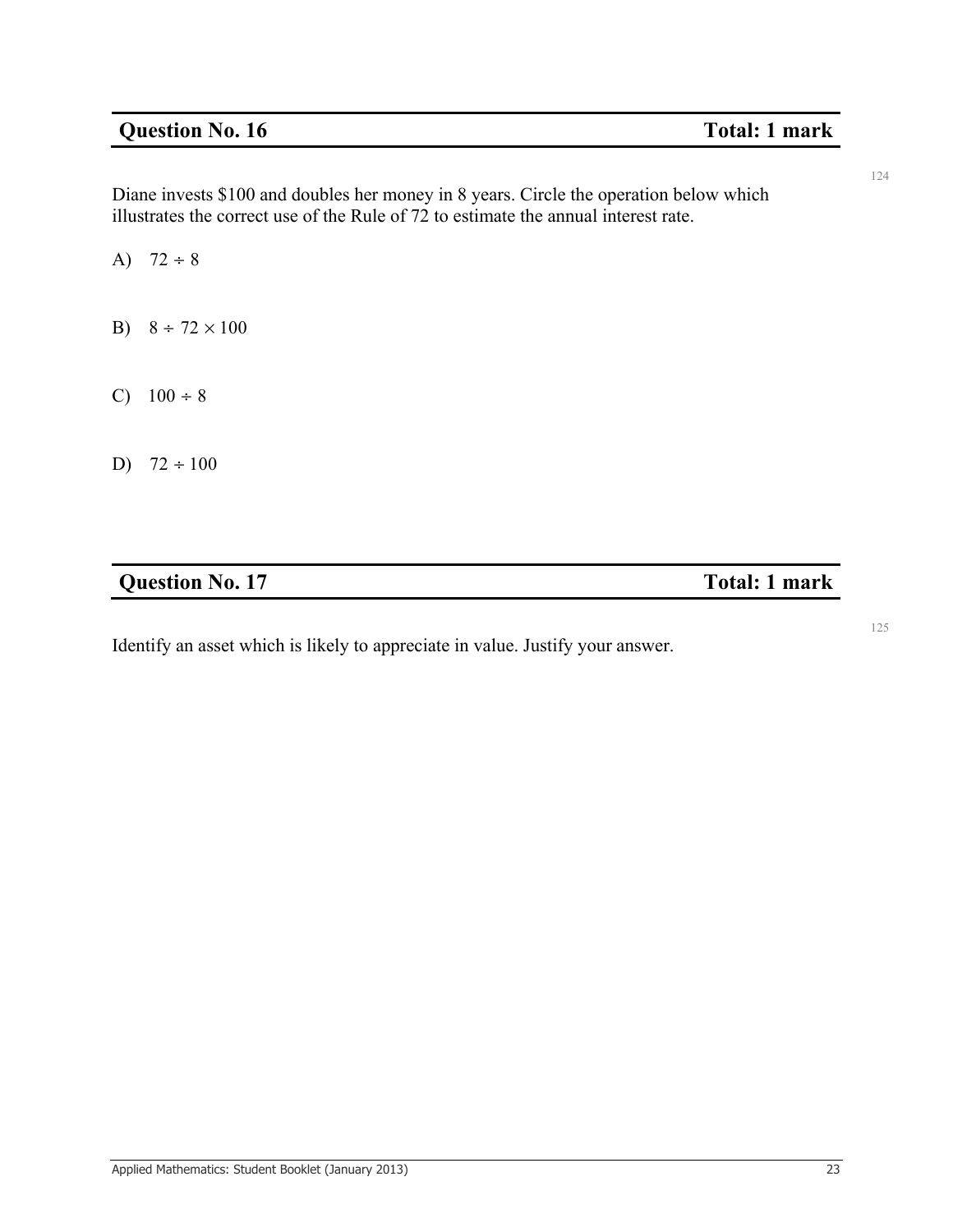### **Question No. 18** Total: 4 marks

Amanda wants to invest \$15 000. She wonders which would be the better investment in terms of the amount of interest earned.

a) **Option 1:** Buy a \$15 000 Canada Savings Bond that earns simple interest at an annual rate of 4.5%. Calculate the amount of interest earned after 5 years.

*(1 mark)* 

b) **Option 2:** Buy a \$15 000 Guaranteed Investment Certificate that earns 4.5% compounded annually. Calculate the amount of interest earned after 5 years. Show your work.

*(2 marks)* 

126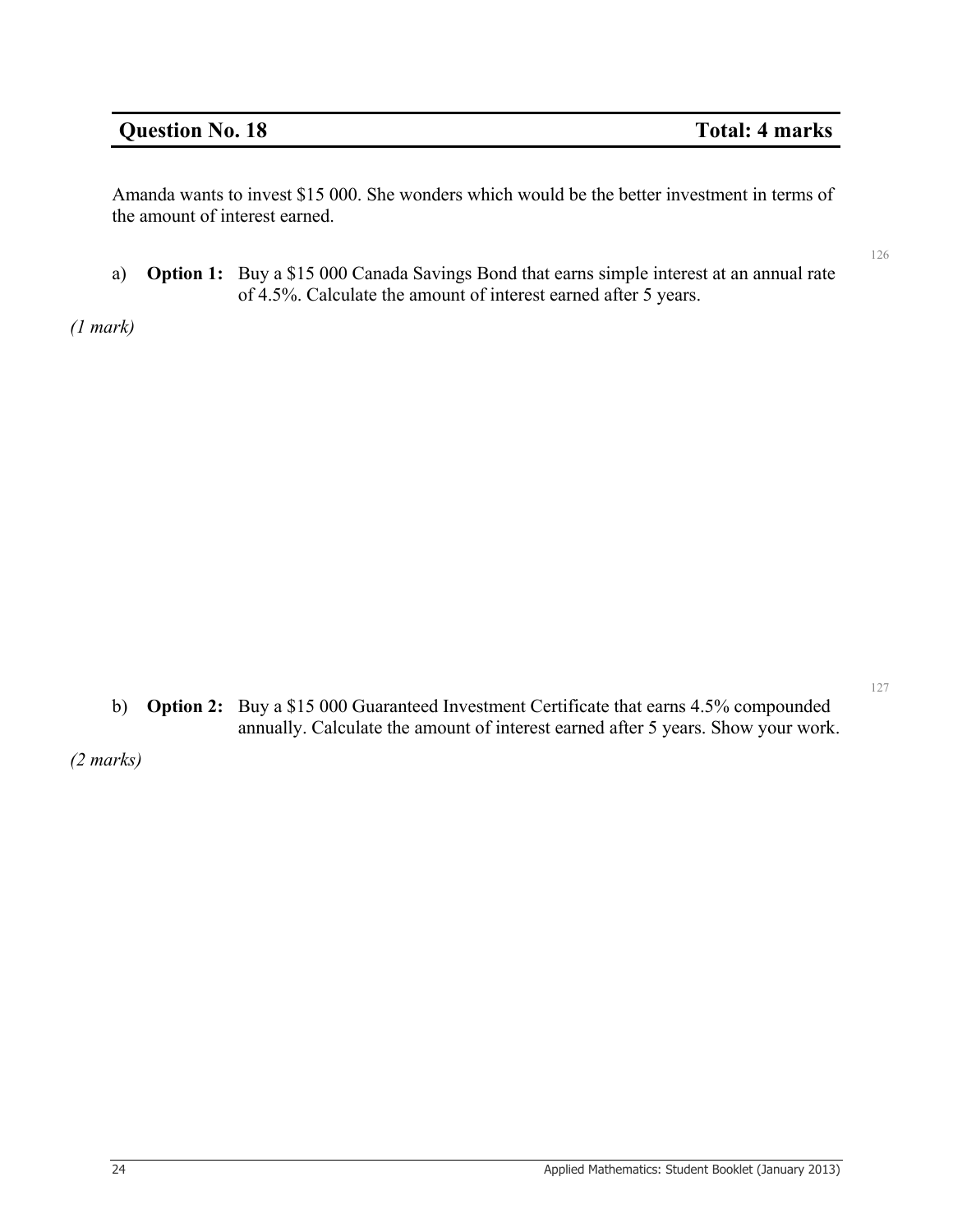c) Amanda's friend suggests that she should invest the \$15 000 in the stock market. Do you agree or disagree with her friend? Explain your answer.

*(1 mark)*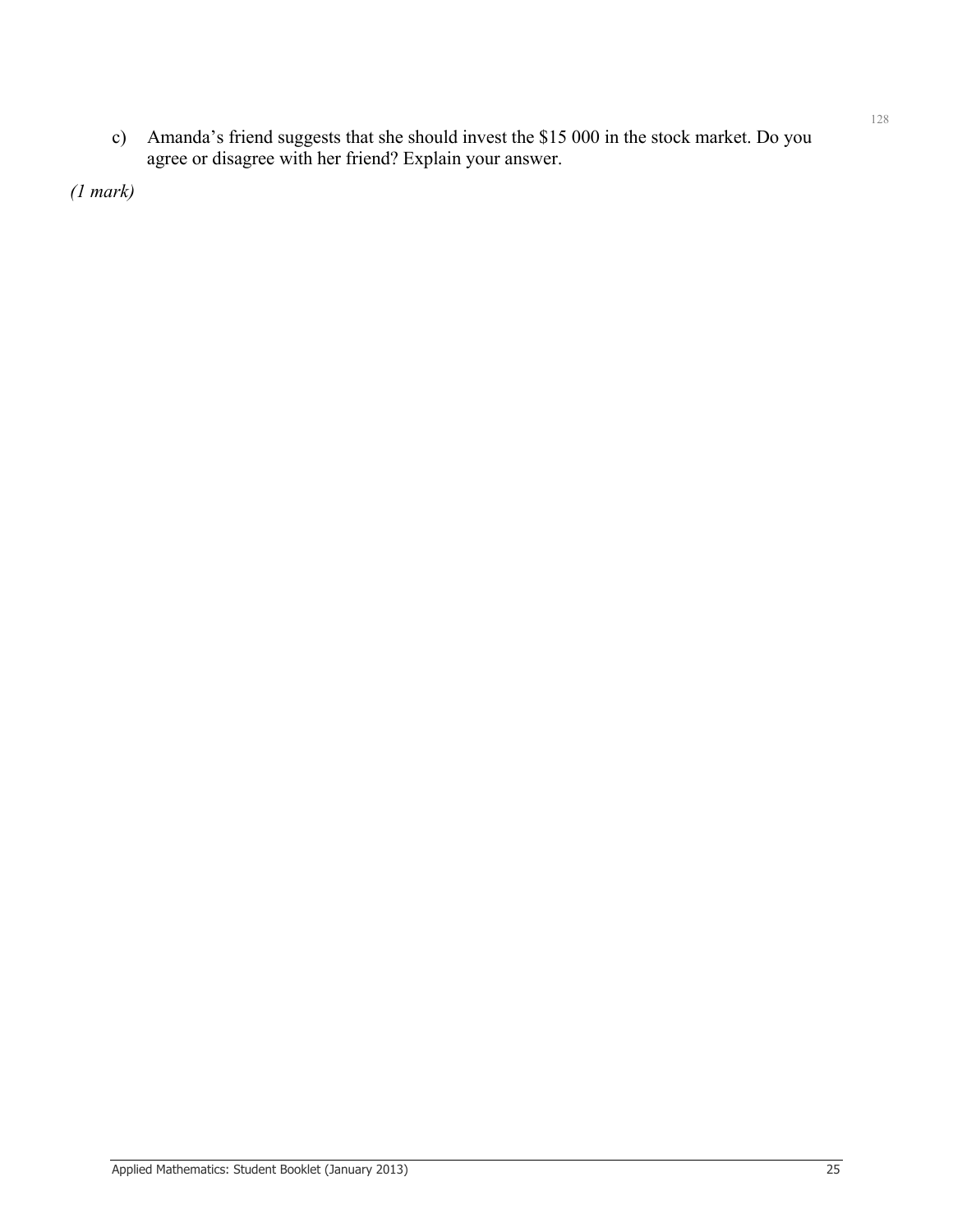### **Question No. 19** Total: 5 marks

129

A dealership advertises a sale price of \$45 899 (including taxes) for a new truck. The salesman offers Darrel two options:

### **Option 1: Lease**

- down payment of \$5000
- monthly payments of \$577.50 (including taxes) for 4 years
- residual value of \$15 000 after 4 years
- allowable limit of 20 000 km/year and \$0.15 for each additional kilometre

### **Option 2: Purchase**

- down payment of \$5000
- loan with monthly payments, compounded monthly for 4 years at an annual rate of 4.9%
- a) Darrel estimates that he will drive 30 000 km/year. If he chooses Option 1, how much will he pay in total if he returns the truck at the end of the lease? Show your work.

*(2 marks)*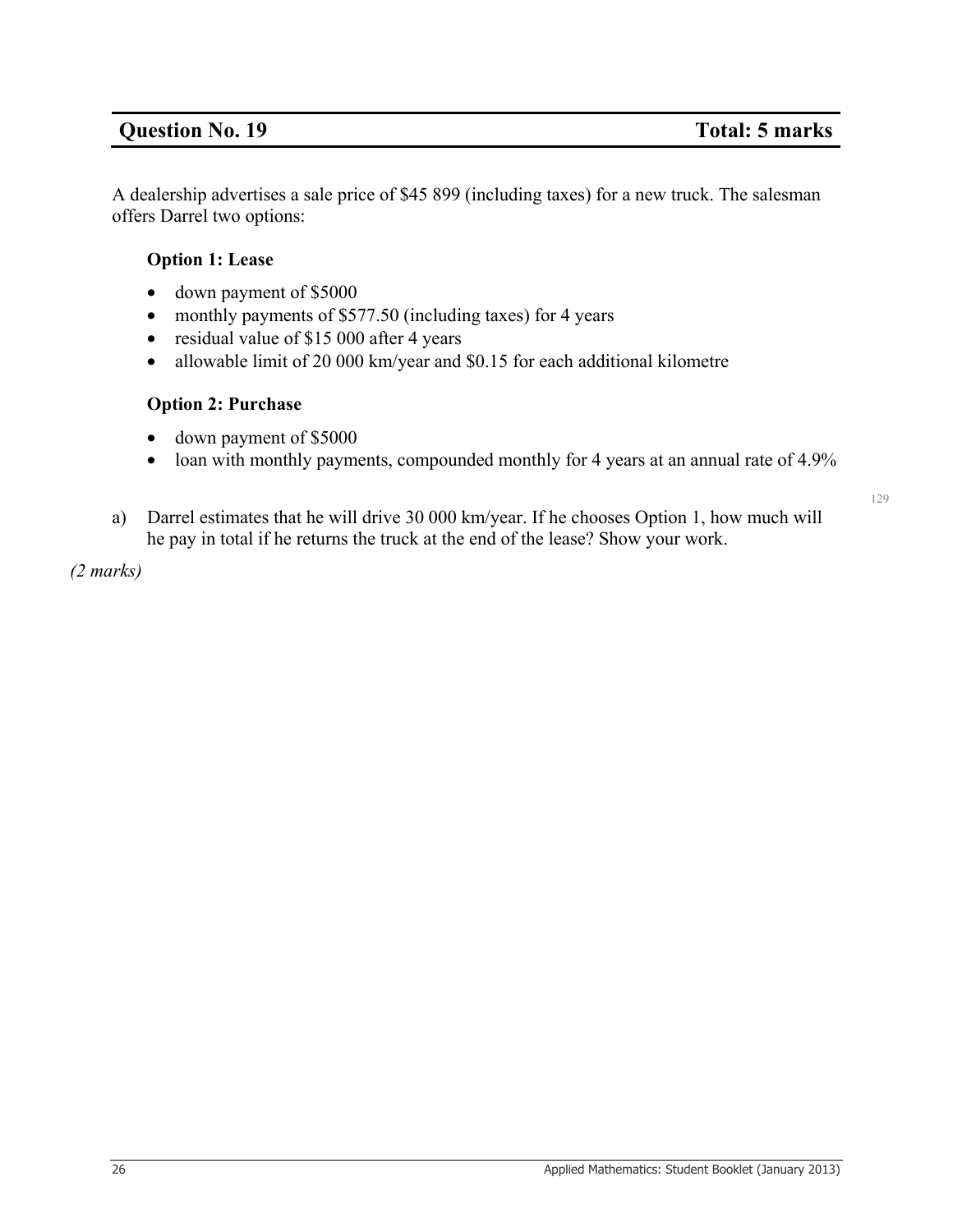b) What will be the total price of the truck, including the down payment, if Darrel decides to purchase it according to Option 2? Show your work.

*(3 marks)*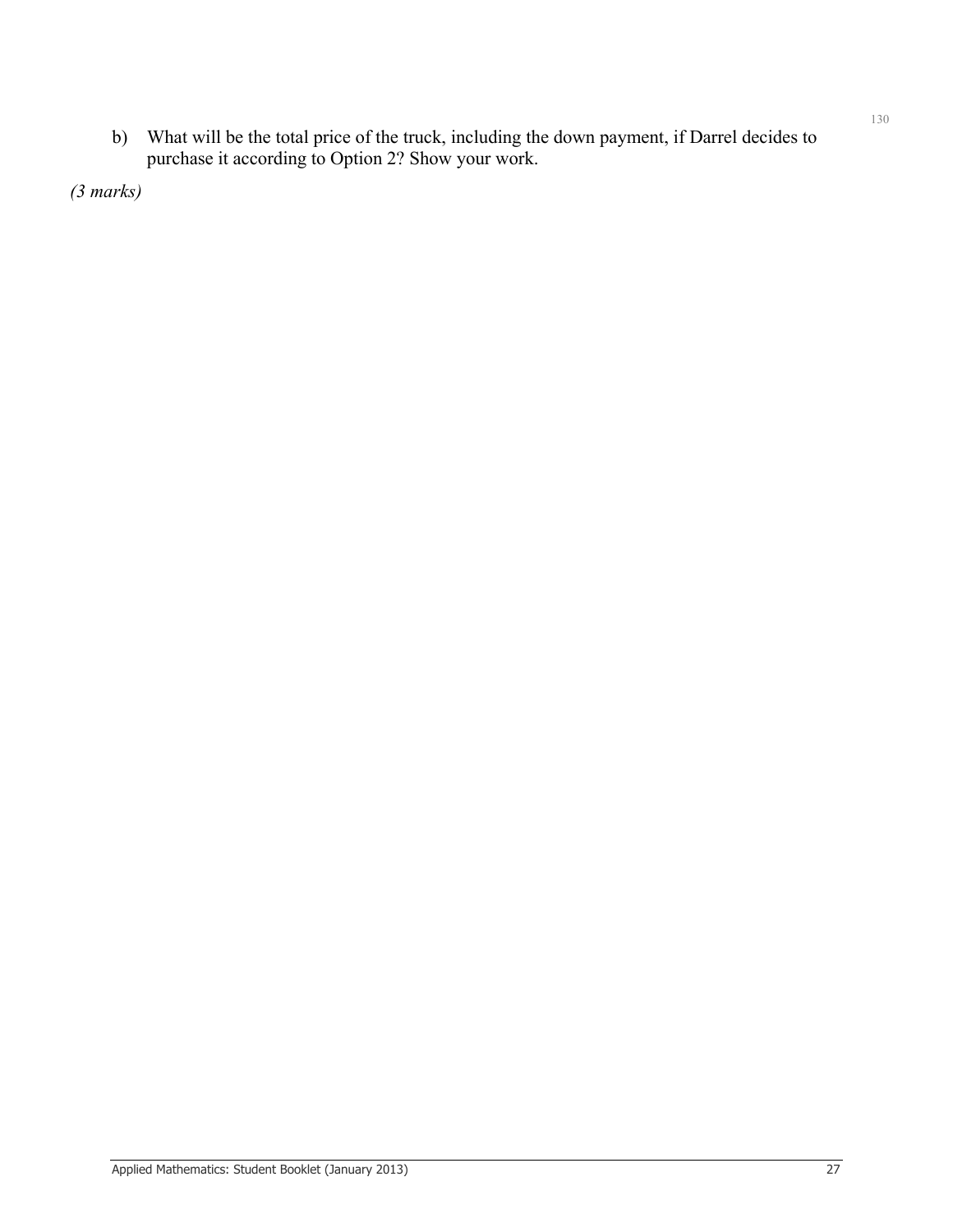### **Question No. 20** Total: 4 marks

The Richards have a mortgage of \$200 000 at an interest rate of 6% compounded semi-annually and amortized over 25 years. The monthly mortgage payment is \$1279.61.

a) If the Richards divide their monthly payment in half and make their payment every two weeks instead, how many payments will be required to pay off the mortgage? Show your work.

*(2 marks)* 

b) If the Richards make their payment every two weeks, how much interest will they have saved by the end of the mortgage? Show your work.

*(2 marks)* 

132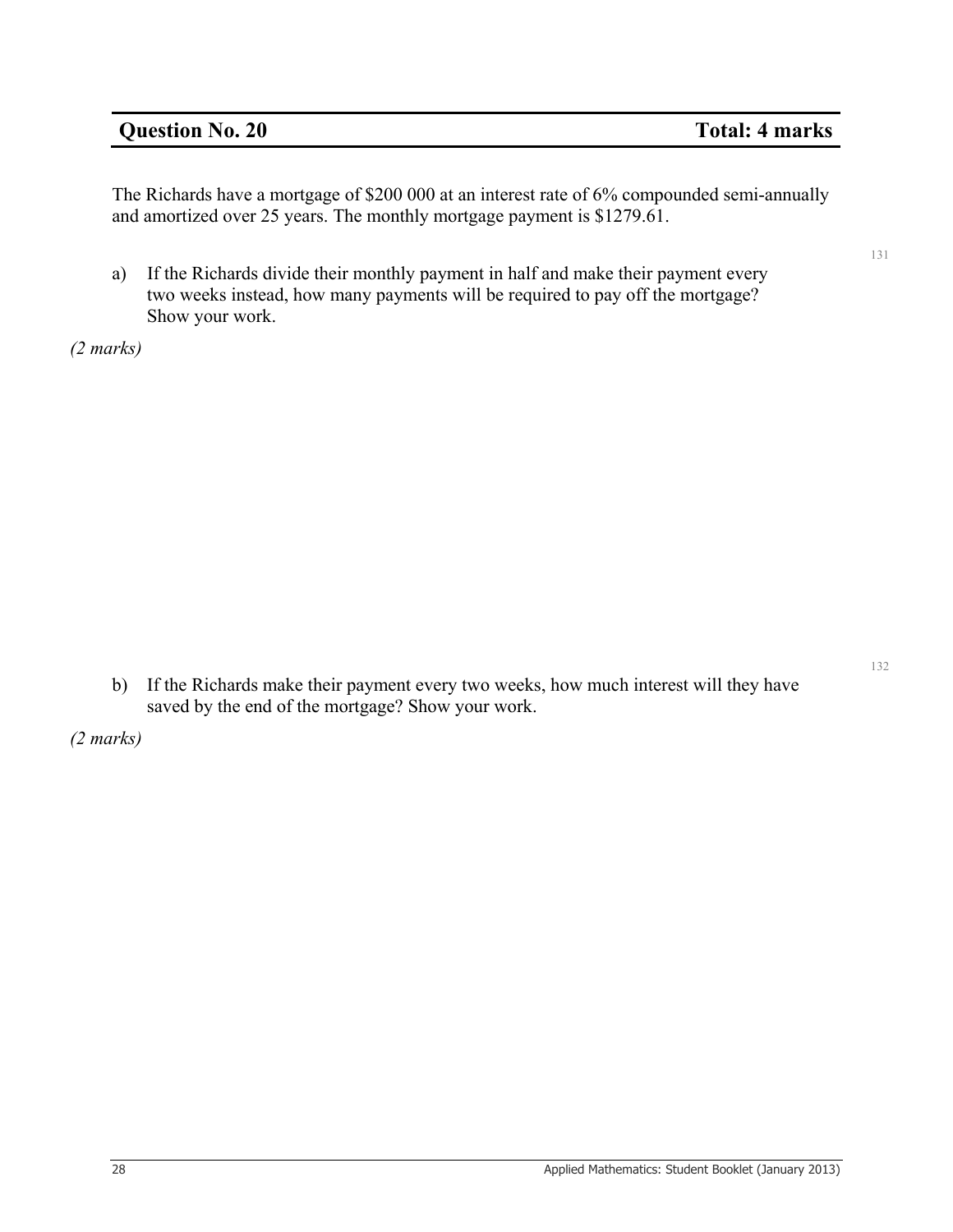## **DESIGN AND MEASUREMENT**

### **Question No. 21** Total: 2 marks

The Bertrands want to empty their circular swimming pool. There is 3 feet of water left in the pool which has a diameter of 16 feet. Using a pump which can remove 400  $\text{ft}^3$  of water per hour, how many hours will it take to remove all the water?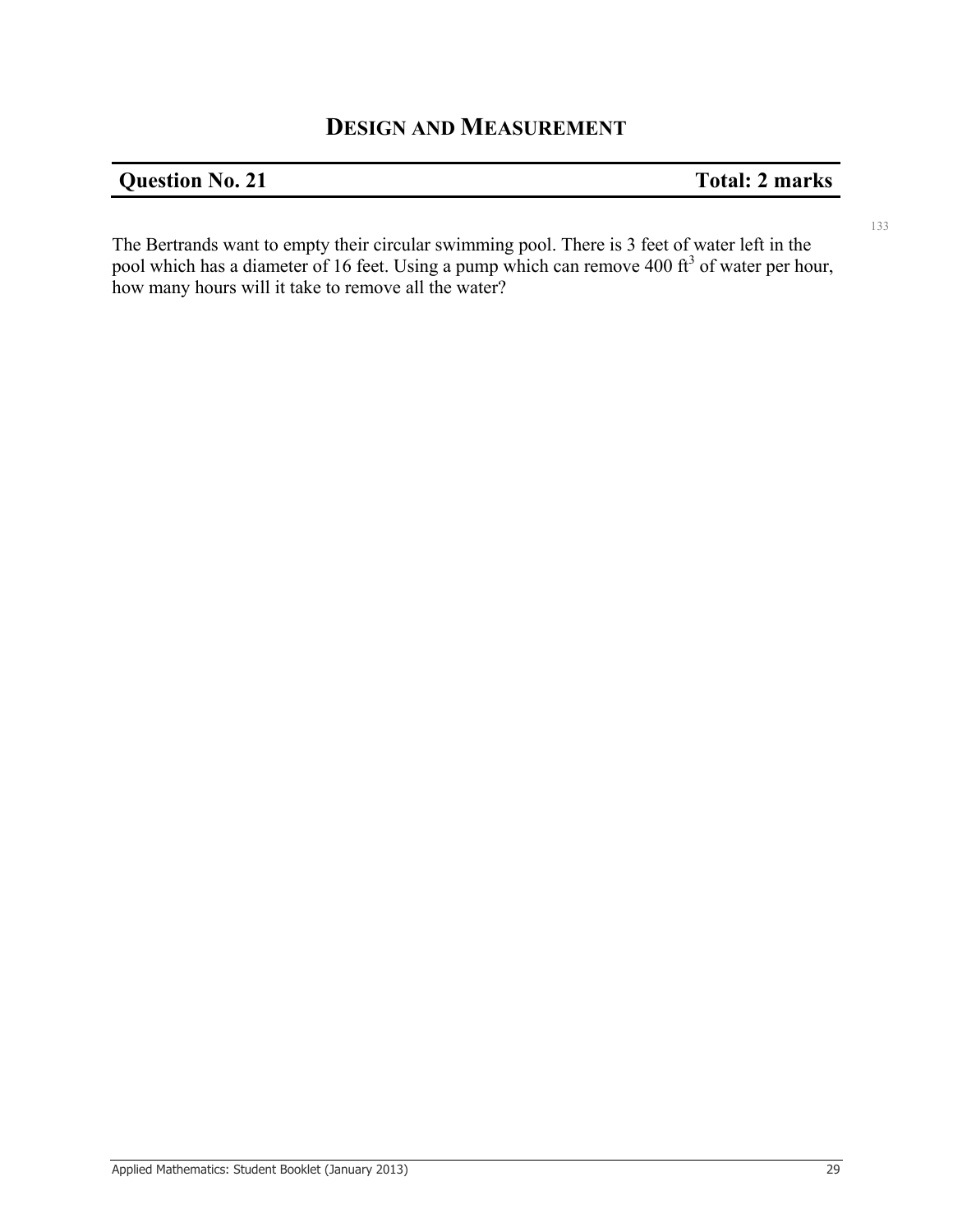### **Question No. 22** Total: 4 marks

134

You have been asked to install floor tiles and paint your aunt's bathroom based on the following information:

- The floor measures 5 ft.  $\times$  7 ft.
- The walls are 8 ft. high.
- The door measures 80 in.  $\times$  30 in.
- The window measures 24 in.  $\times$  30 in.
- a) You must cover the entire bathroom floor with tiles. Each tile measures 1 ft.  $\times$  1 ft. You will need an extra 5% of tiles to account for waste. How many tiles will you need to purchase for the project?

*(1 mark)*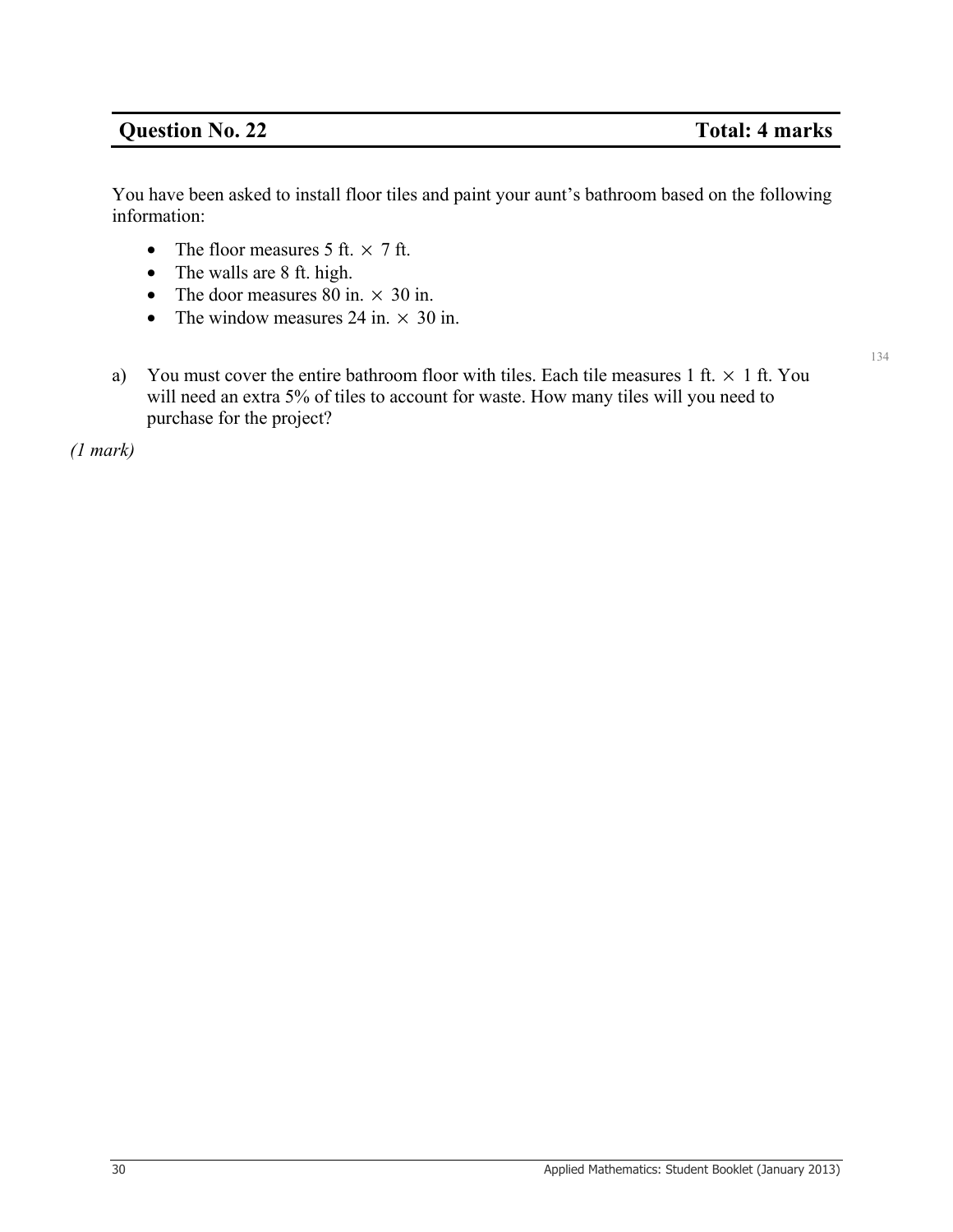b) You must apply two coats of paint to the walls of the bathroom. The door and the window will not be painted. Determine the total area to be painted. How many cans of paint will you need to purchase if one can covers  $100 \text{ ft}^2$ ? Show your work.

*(3 marks)*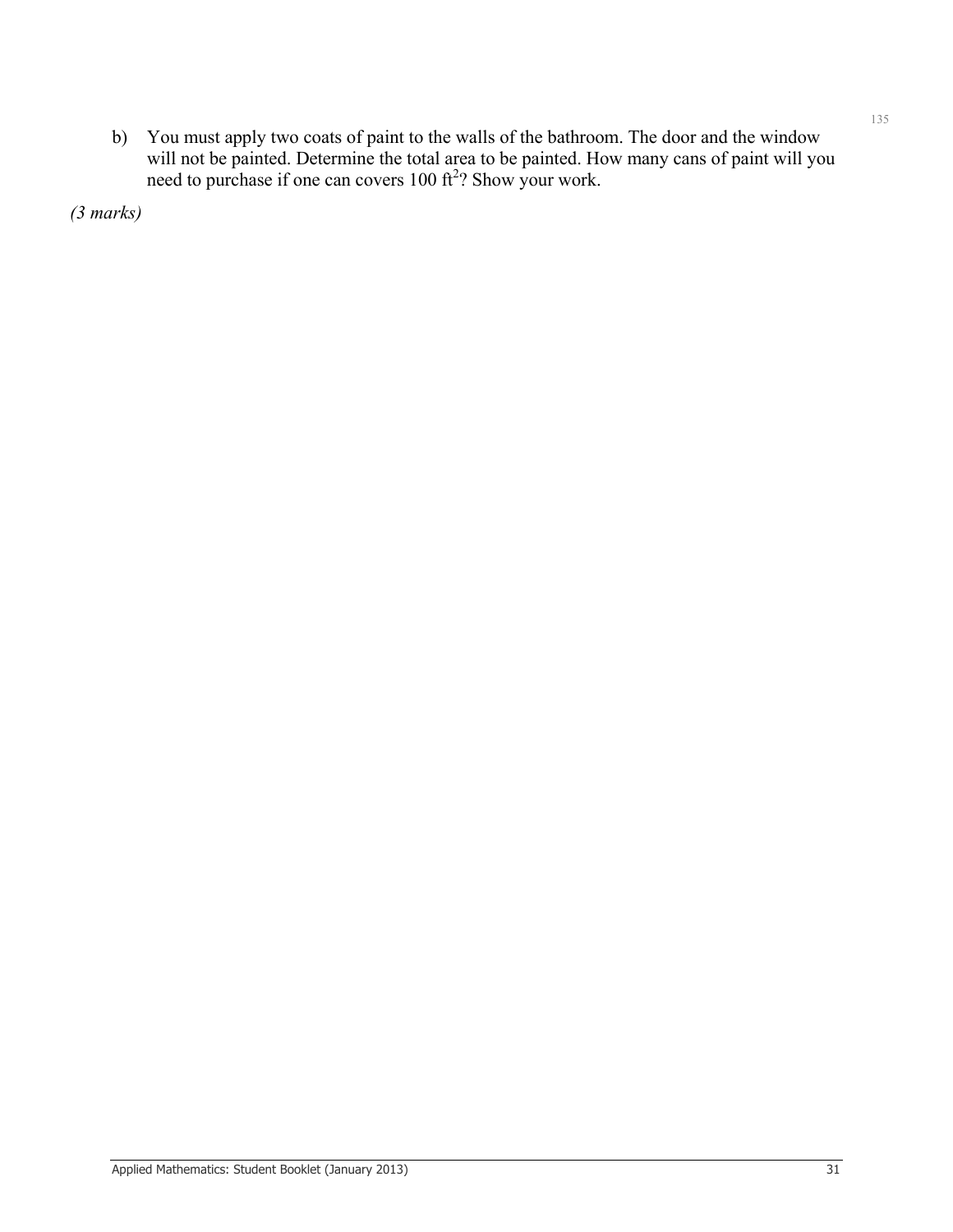### **Question No. 23** Total: 1 mark

Circle the statement below which has the same meaning as: "If a quadrilateral is a square, then it is a rectangle."

- A) If a quadrilateral is not a square, then it is not a rectangle.
- B) If a quadrilateral is a rectangle, then it is a square.
- C) If a quadrilateral is not a rectangle, then it is not a square.
- D) If it is not a square or a rectangle, then it is not a quadrilateral.

### **Question No. 24** Total: 2 marks

Given the statement: "Multiples of 6 are always multiples of 3."

a) Write the converse statement.

### *(1 mark)*

b) Provide a counter-example that shows the converse statement is false.

*(1 mark)* 

137

136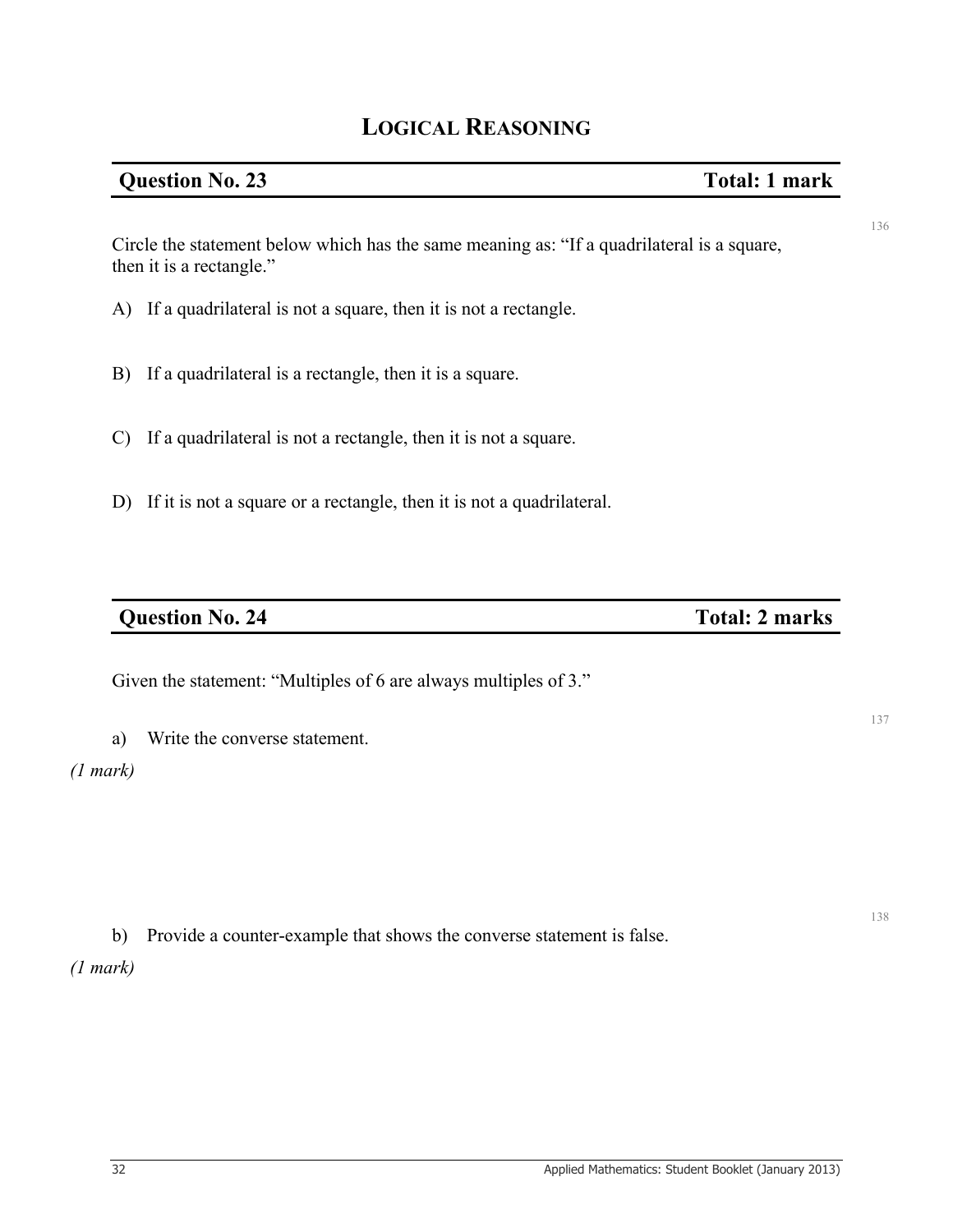### **Question No. 25** Total: 3 marks

A sports club noted that its members participated in at least one of the following sports: football, tennis, or badminton.

- 36 played football
- 42 played tennis
- 51 played badminton
- 14 played football and tennis
- 16 played football and badminton
- 15 played tennis and badminton
- 11 participated in all three sports
- a) Use a graphic organizer to illustrate this situation. (A graphic organizer is a visual representation of information. Examples include a tree diagram, a chart, a list, a Venn diagram, a truth table, Pascal's triangle, etc.)

*(1 mark)* 

b) How many members only played badminton?

*(1 mark)* 

c) How many members played football or tennis?

*(1 mark)* 

# **END OF TEST**

140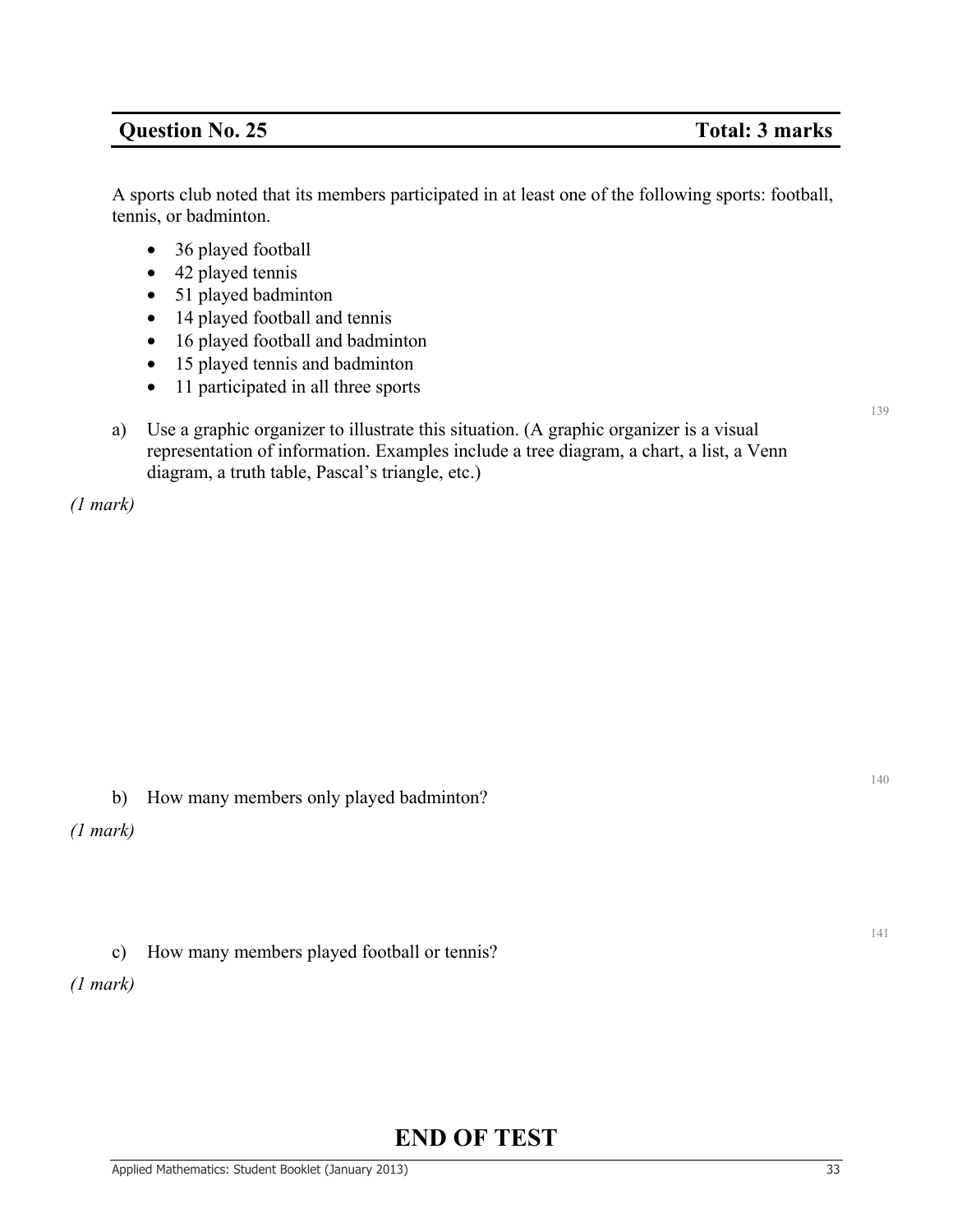# **NO MARKS WILL BE AWARDED FOR WORK DONE ON THIS PAGE.**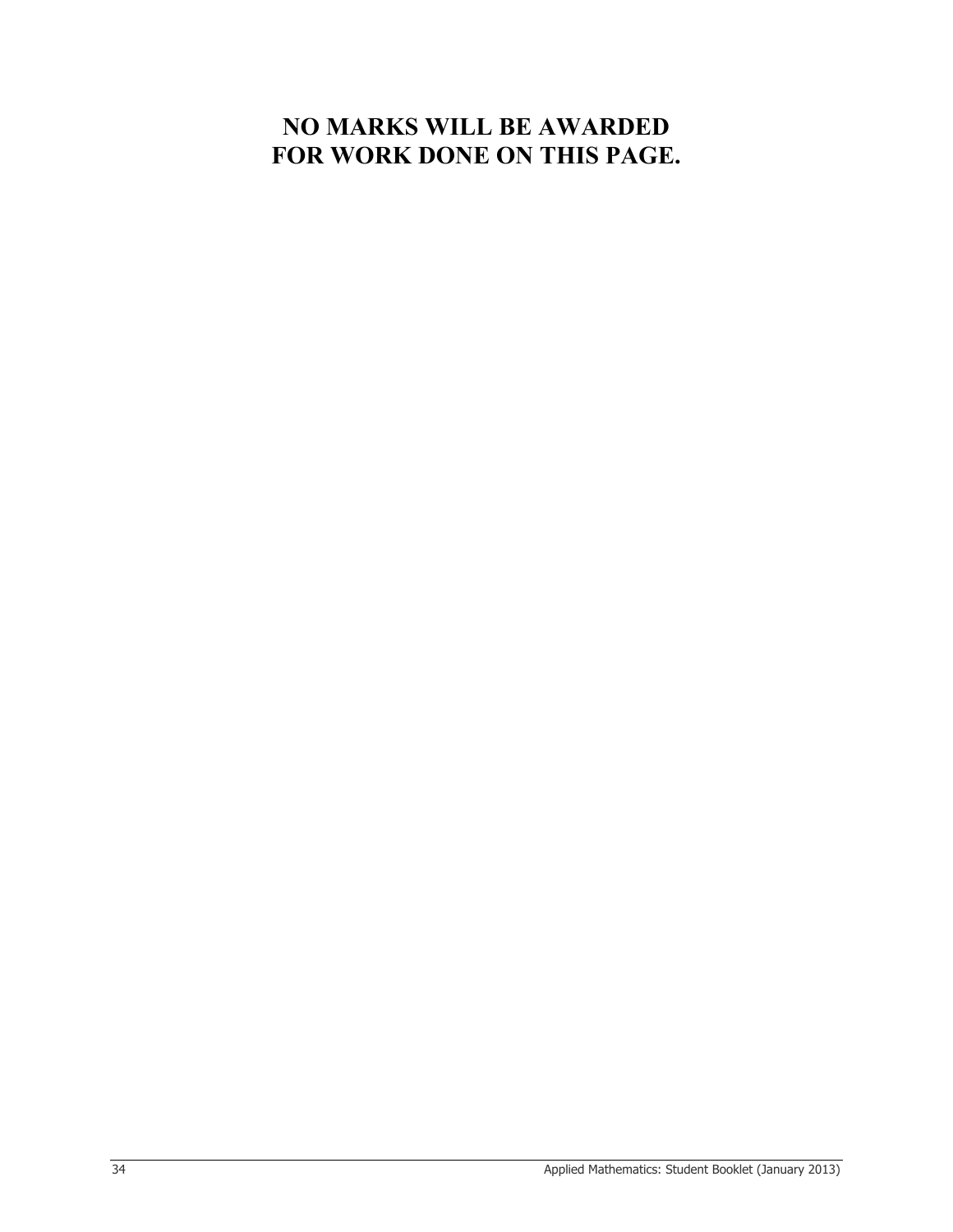# **NO MARKS WILL BE AWARDED FOR WORK DONE ON THIS PAGE.**